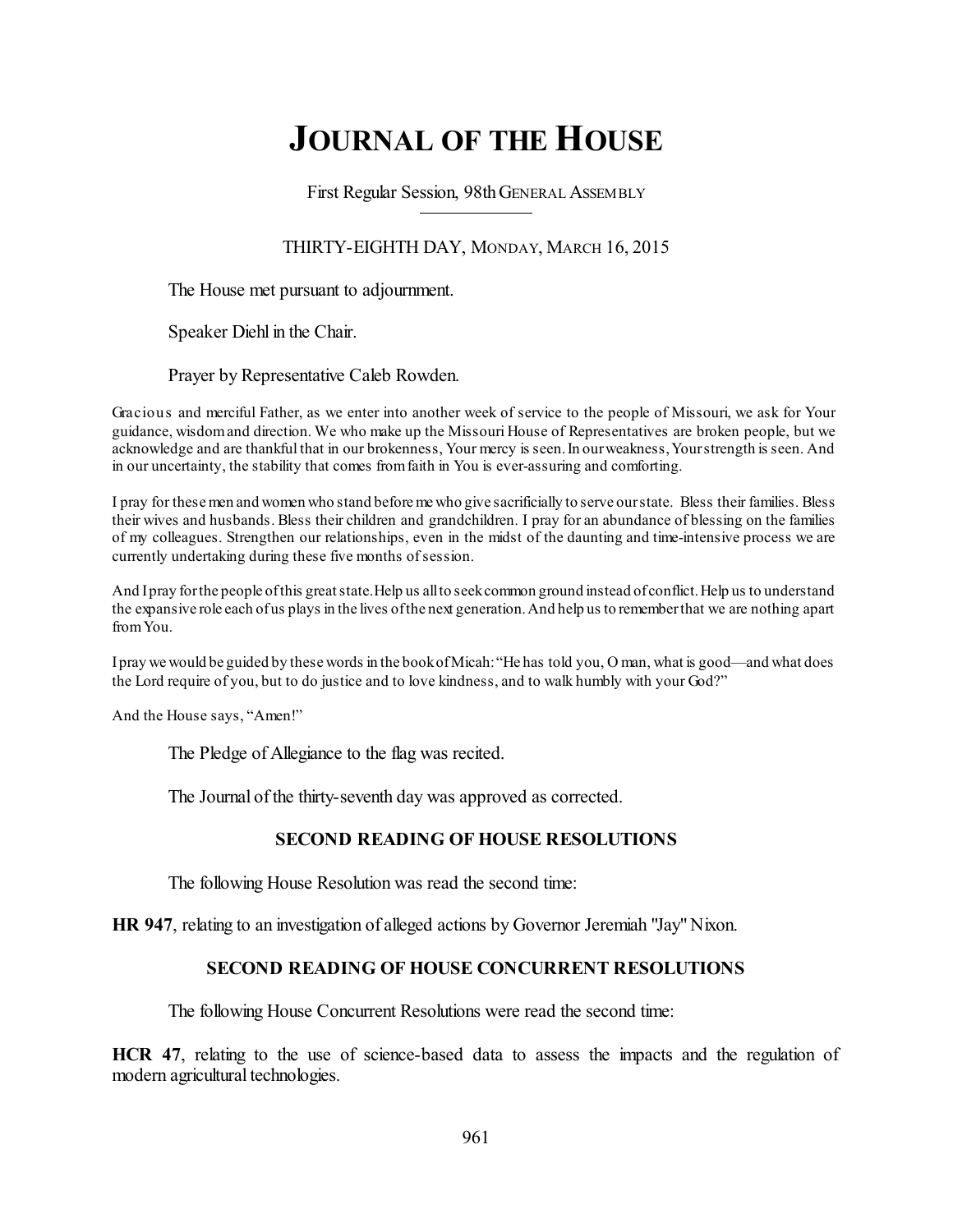**HCR 48**, relating to the Safe and Efficient Transportation Act of 2013.

**HCR 49**, relating to condemning California's anti-trade actions.

**HCR 50**, relating to the withdrawal of proposed regulations of the Environmental Protection Agency.

**HCR 51**, relating to validity and reliability of the Smarter Balanced Assessments.

**HCR 52**, relating to reauthorizing the Export-Import Bank of the United States before June 30, 2015.

**HCR 53**, relating to activating FM radio receivers in all smartphones sold by carriers.

**HCR 54**, relating to impeachment of President Barack Obama.

#### **SECOND READING OF HOUSE JOINT RESOLUTIONS**

The following House Joint Resolutions were read the second time:

**HJR 47**, relating to redistricting of state senatorial and representative districts.

**HJR 48**, relating to the game of bingo.

**HJR 49**, relating to the game of bingo.

**HJR 50**, relating to the effect of common law in this state.

**HJR 51**, relating to recall of elected public officials.

**HJR 52**, relating to a tax to improve the state highway system and the state transportation system.

#### **SECOND READING OF HOUSE BILLS**

The following House Bills were read the second time:

**HB 1243**, relating to health exchange navigator licensing.

**HB 1244**, relating to healthcare contractors for the Department of Corrections.

**HB 1245**, relating to disciplinary actions against peace officers.

**HB 1246**, relating to health care decisions.

**HB 1247**, relating to prohibiting sexual offenders frombeing near a child care facility.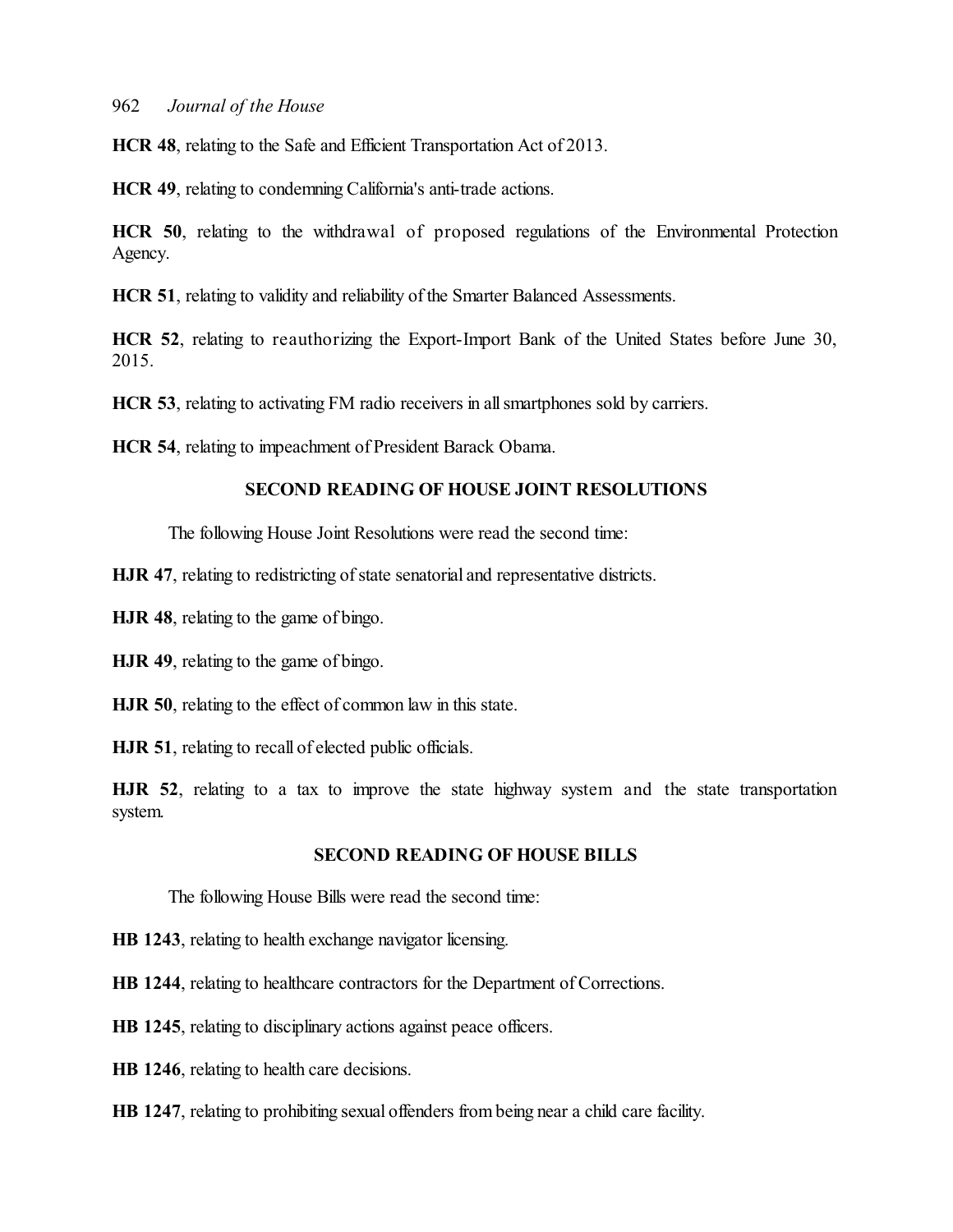- **HB 1248**, relating to the operation of a farmers' market at the State Capitol.
- **HB 1249**, relating to sales and use tax.
- **HB 1250**, relating to carrying concealed weapons.
- **HB 1251**, relating to surcharges assessed in criminal cases.
- **HB 1252**, relating to court costs.
- **HB 1253**, relating to the organic-ready city designation program.
- **HB 1254**, relating to virtual education.
- **HB 1255**, relating to dyslexia screening.
- **HB 1256**, relating to elementary and secondary education.
- **HB 1257**, relating to the minimum crew required for the operation of a train.
- **HB 1258**, relating to employee benefits of General Assembly members.
- HB 1259, relating to special license plates for members of the General Assembly.
- **HB 1260**, relating to real property taxation.
- **HB 1261**, relating to grant programs for military advocacy.
- **HB 1262**, relating to a committee on schools for the severely disabled.
- **HB 1263**, relating to the mortgage foreclosure mediation code.
- **HB 1264**, relating to mini circuses.
- **HB 1265**, relating to campaign contribution limits.
- **HB 1266**, relating to the alternative fuel decal fee.
- **HB 1267**, relating to the county employees' retirement system.
- **HB 1268**, relating to the Early Childhood Health and Education Act.
- **HB 1269**, relating to fees collected by the county collector.
- **HB 1270**, relating to actions for damages related to asbestos.
- **HB 1271**, relating to security deposits.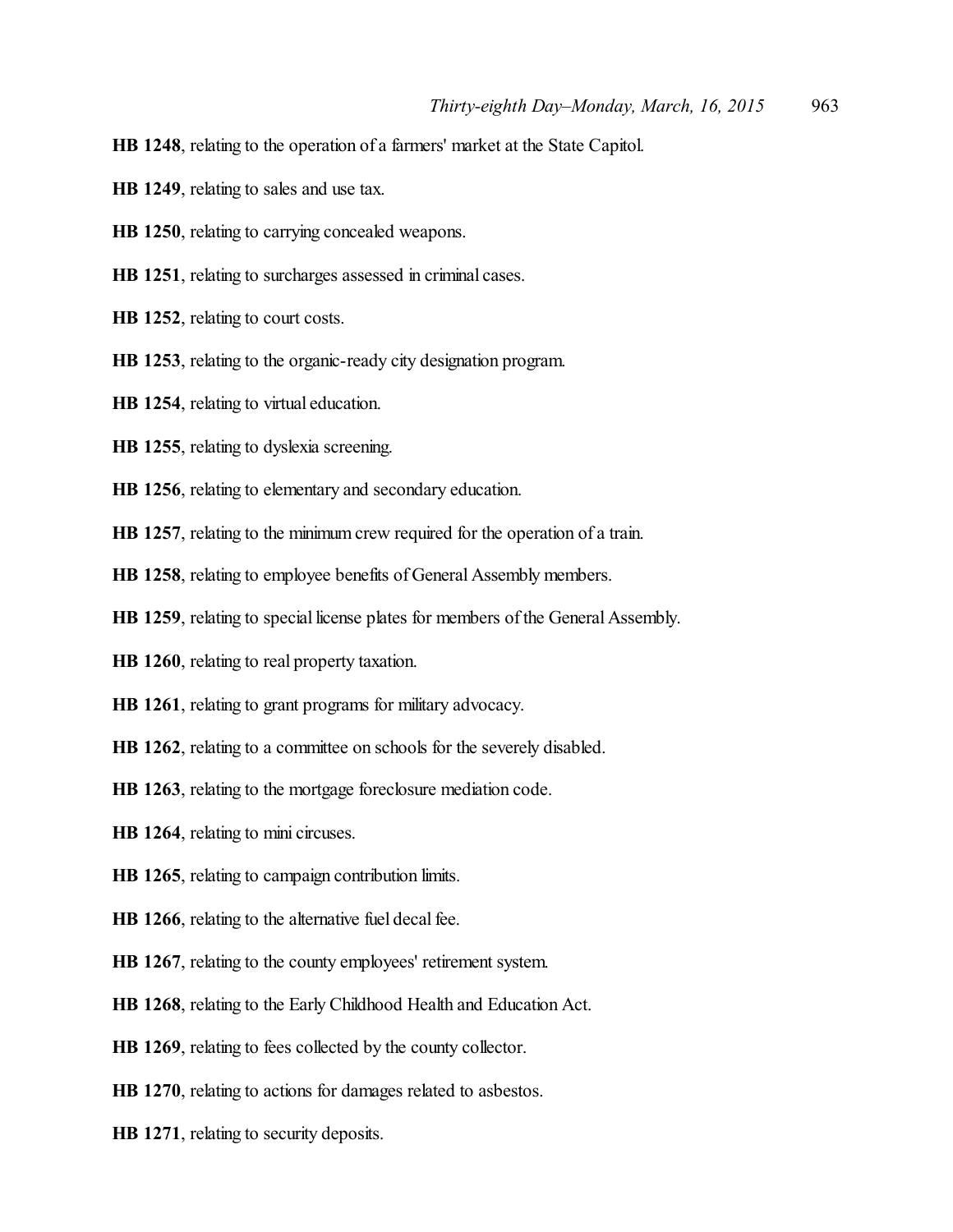**HB 1272**, relating to local government retirement systems.

**HB 1273**, relating to judicial retirement benefits.

**HB 1274**, relating to the modification of a jury's verdict by a court in tort actions based on improper health care.

**HB 1275**, relating to veterans' employment leave.

**HB 1276**, relating to property valuations for wind energy devices.

**HB 1277**, relating to condemnation proceedings.

**HB 1278**, relating to the crime ofresisting arrest.

**HB 1279**, relating to renewable power purchase agreements.

**HB 1280**, relating to elected officials in certain cities.

**HB 1281**, relating to proposed ordinances.

**HB 1282**, relating to products sold in the State Capitol building.

**HB 1283**, relating to Supplemental Nutrition Assistance Program work requirements.

**HB 1284**, relating to abuse of an unborn child.

**HB 1285**, relating to labor organizations.

**HB 1286**, relating to uncontested guardianships for minors.

**HB 1287**, relating to levee fund taxes.

**HB 1288**, relating to settlement agreements entered into by the Office of the Attorney General.

**HB 1289**, relating to financial settlement agreements entered into by the Office of the Attorney General.

**HB 1290**, relating to administrative rules for the regulation of hospitals.

**HB 1291**, relating to statements of no tax due.

**HB 1292**, relating to school district administrative annexation and administrative consolidation.

**HB 1293**, relating to youth suicide awareness and prevention education.

**HB 1294**, relating to removal of law enforcement officers.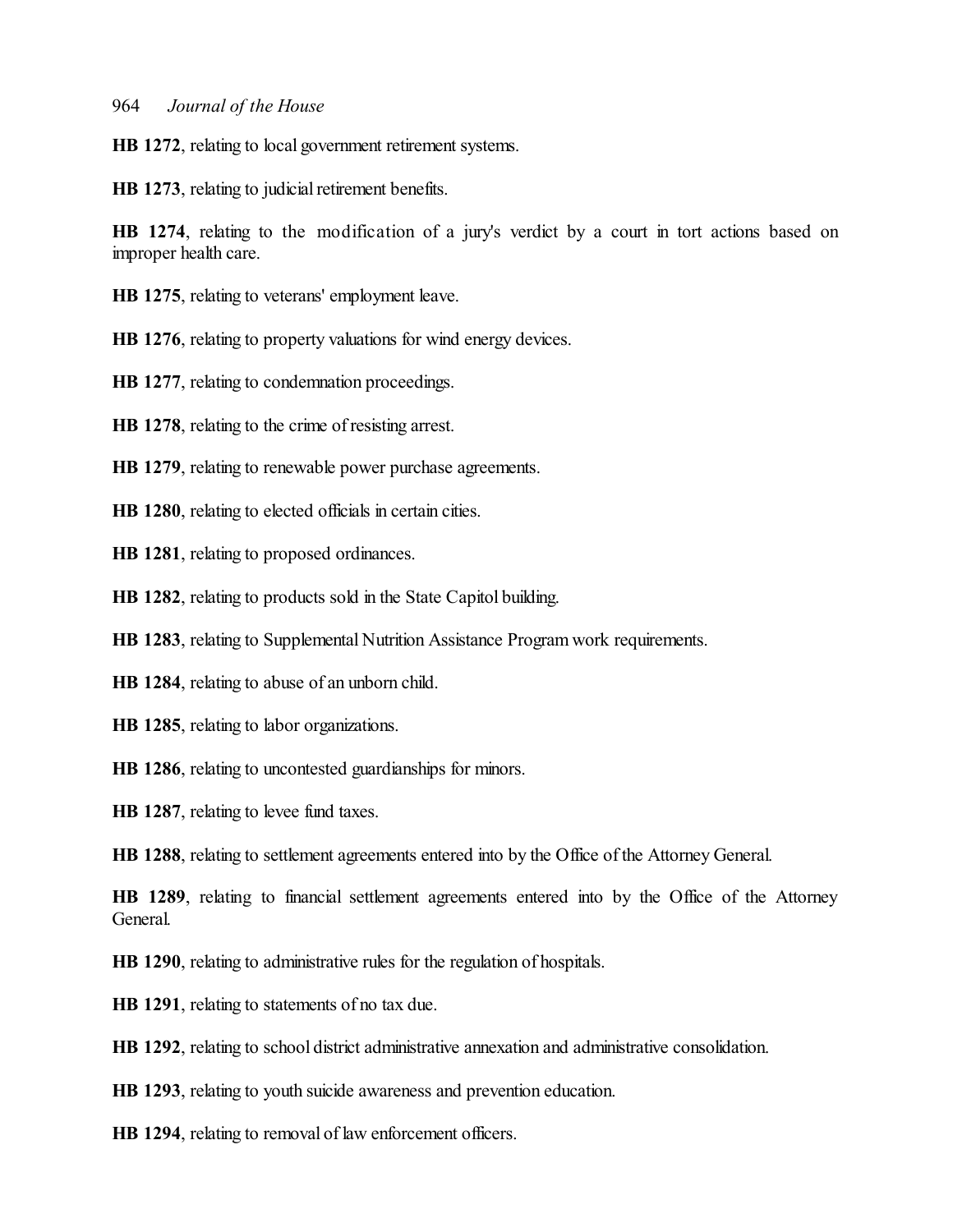**HB 1295**, relating to personnel advisory boards.

**HB 1296**, relating to an earned income tax credit.

**HB 1297**, relating to probate actions involving guardians.

**HB 1298**, relating to insurance requirements imposed on construction industry employers by municipalities.

**HB 1299**, relating to mandatory minimum sentences.

**HB 1300**, relating to the municipal courts bill of rights.

**HB 1301**, relating to the accelerated rehabilitative disposition program for certain defendants.

**HB 1302**, relating to health insurance provider incentives.

**HB 1303**, relating to licenses to sell intoxicating liquor.

**HB 1304**, relating to rates of return on equity for corporations regulated by the Public Service Commission.

**HB 1305**, relating to the Regulatory Improvement Commission.

**HB 1306**, relating to sales and use tax exemptions for aircraft.

**HB 1307**, relating to a civil cause of action for fraudulent misrepresentation in order to obtain an abortion for a minor.

**HB 1308**, relating to MO HealthNet benefits for medically complex children.

**HB 1309**, relating to highway design-build project contracts.

**HB 1310**, relating to utility corridors.

**HB 1311**, relating to licenses to sell intoxicating liquor.

**HB 1312**, relating to the classification of tax credits by the Department of Economic Development.

**HB 1313**, relating to the Meet in Missouri Act.

**HB 1314**, relating to bed and breakfast inns.

**HB 1315**, relating to newborn screening requirements.

**HB 1316**, relating to the filling of vacancies in public offices.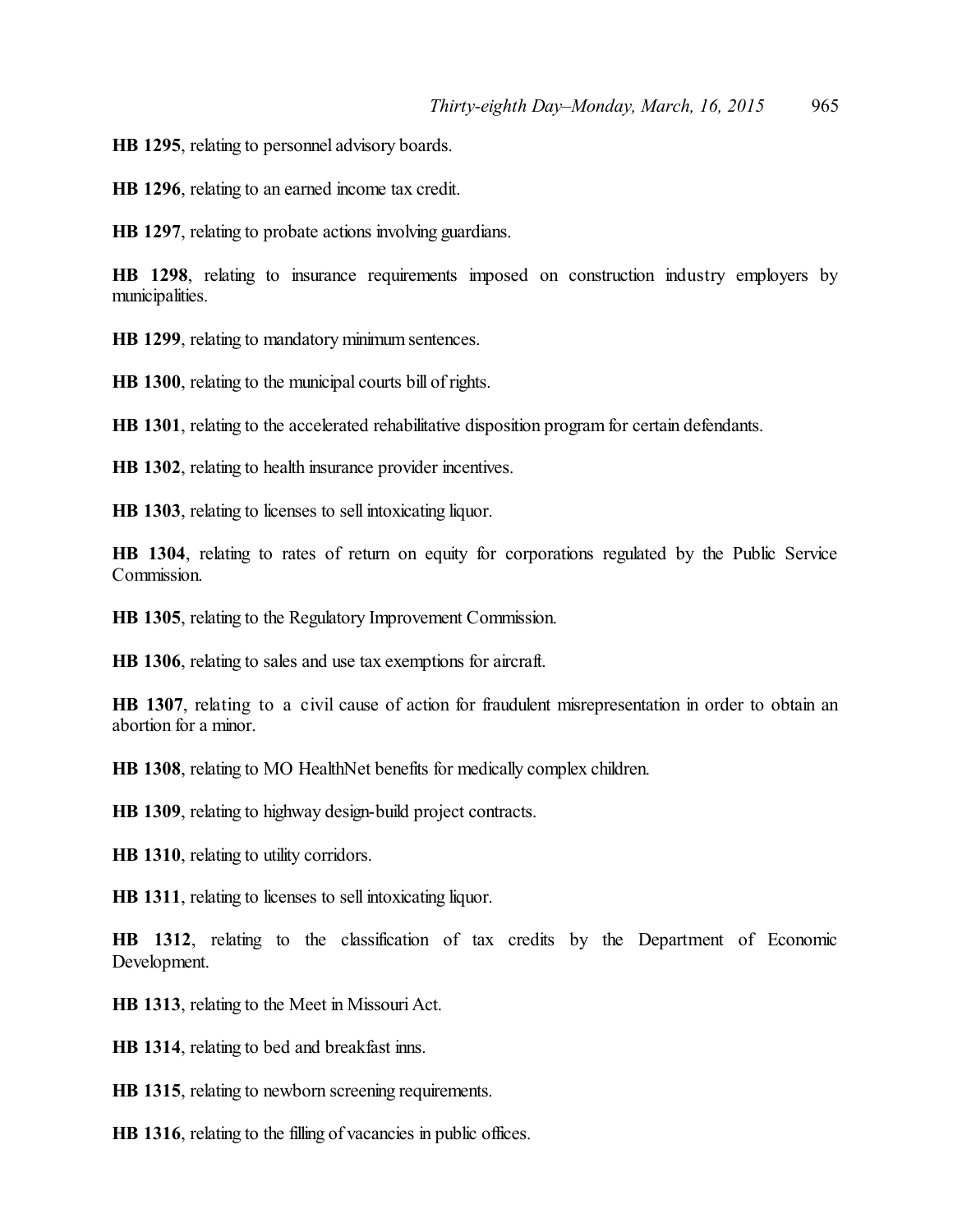- **HB 1317**, relating to bingo.
- **HB 1318**, relating to bingo.
- **HB 1319**, relating to the Orthotics, Prosthetics, and Pedorthics Practice Act.
- **HB 1320**, relating to youth opportunities.
- **HB 1321**, relating to police department operations.
- **HB 1322**, relating to the Joint Committee on Police Department Oversight.
- **HB 1323**, relating to temporary easements.
- **HB 1324**, relating to social impact bonds.
- **HB 1325**, relating to powdered alcohol.
- **HB 1326**, relating to motor vehicle inspection requirements.
- **HB 1327**, relating to motor vehicle miles driven fees.
- **HB 1328**, relating to electric shock drowning prevention.
- **HB 1329**, relating to powdered alcohol.
- **HB 1330**, relating to rental agreements.
- **HB 1331**, relating to health insurance for students at public universities.
- **HB 1332**, relating to private construction projects.
- **HB 1333**, relating to the Committee on Legislative Research.
- **HB 1334**, relating to service dogs.
- **HB 1335**, relating to periodic rate adjustments for certain utilities.
- **HB 1336**, relating to tax deductions for new job creation.
- **HB 1337**, relating to persons authorized to solemnize marriages.
- **HB 1338**, relating to public restrooms.
- **HB 1339**, relating to use of state revenues.
- **HB 1340**, relating to public lands.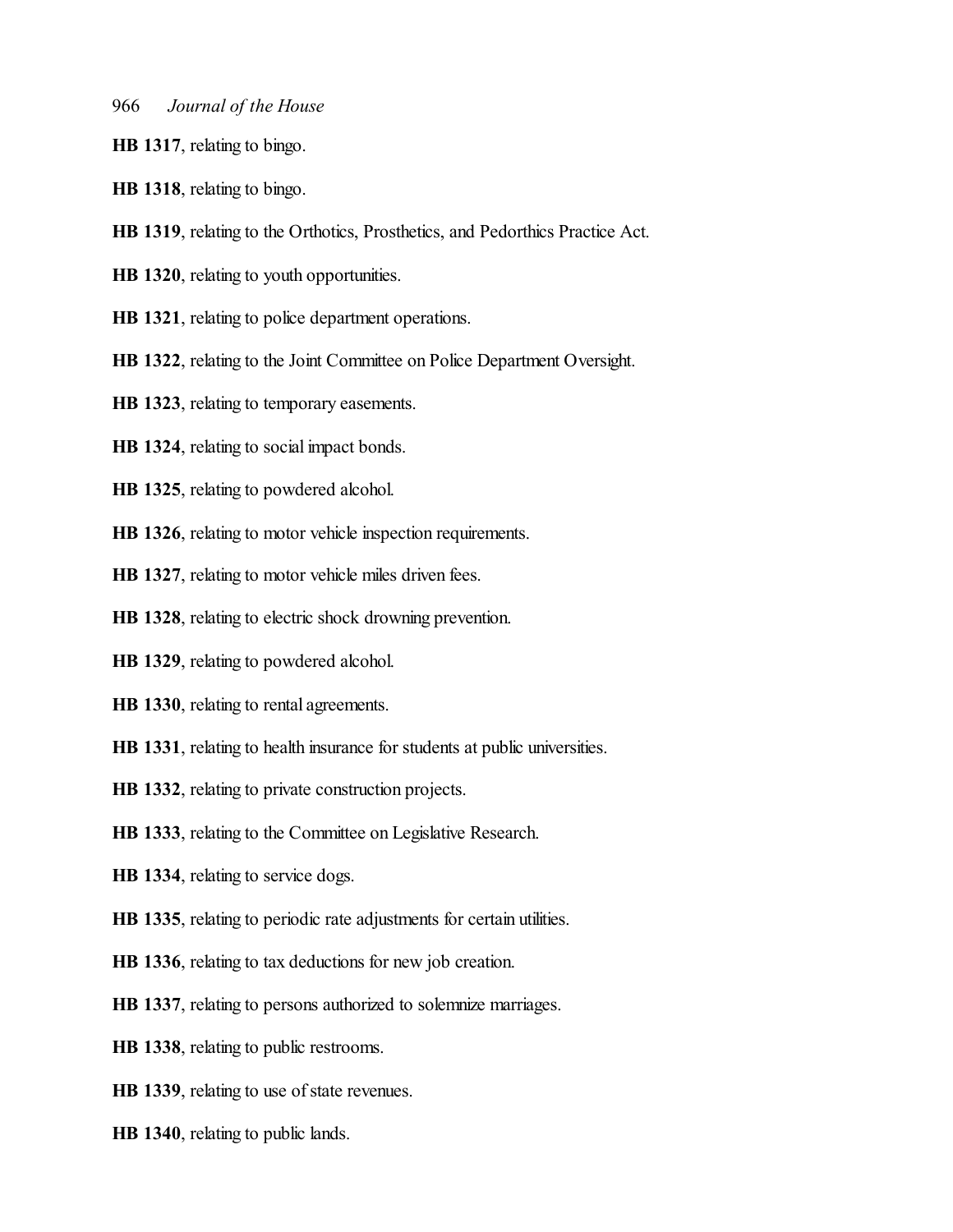**HB 1341**, relating to the Second Amendment Preservation Act.

**HB 1342**, relating to the Ozark National Scenic Riverways.

**HB 1343**, relating to the ENFORCE the Laws Act of 2014.

**HB 1344**, relating to redevelopment projects on property acquired by the Department of Natural Resources.

**HB 1345**, relating to bonds issued by the State Board of Public Buildings.

**HB 1346**, relating to county traffic regulations.

**HB 1347**, relating to the administration of the death penalty.

**HB 1348**, relating to ordinances for the abatement of public nuisances.

**HB 1349**, relating to bonding authority.

**HB 1350**, relating to limitations on the number of official state emblems.

**HB 1351**, relating to the MO HealthNet program.

**HB 1352**, relating to racial profiling data collected by peace officers.

**HB 1353**, relating to consent for voluntary searches.

**HB 1354**, relating to licenses to sell intoxicating liquor.

**HB 1355**, relating to sales tax involving discount coupons.

**HB 1356**, relating to punitive damage final judgments.

**HB 1357**, relating to punitive damages.

**HB 1358**, relating to the establishment of a school oversight board within the Department of Elementary and Secondary Education.

**HB 1359**, relating to search and rescue.

**HB 1360**, relating to motor fuel tax.

**HB 1361**, relating to collective bargaining units within the Bi-state Development Agency.

**HB 1362**, relating to motor fuel taxes for transportation development districts.

**HB 1363**, relating to the Missouri Youth Funds Legislative Oversight Committee.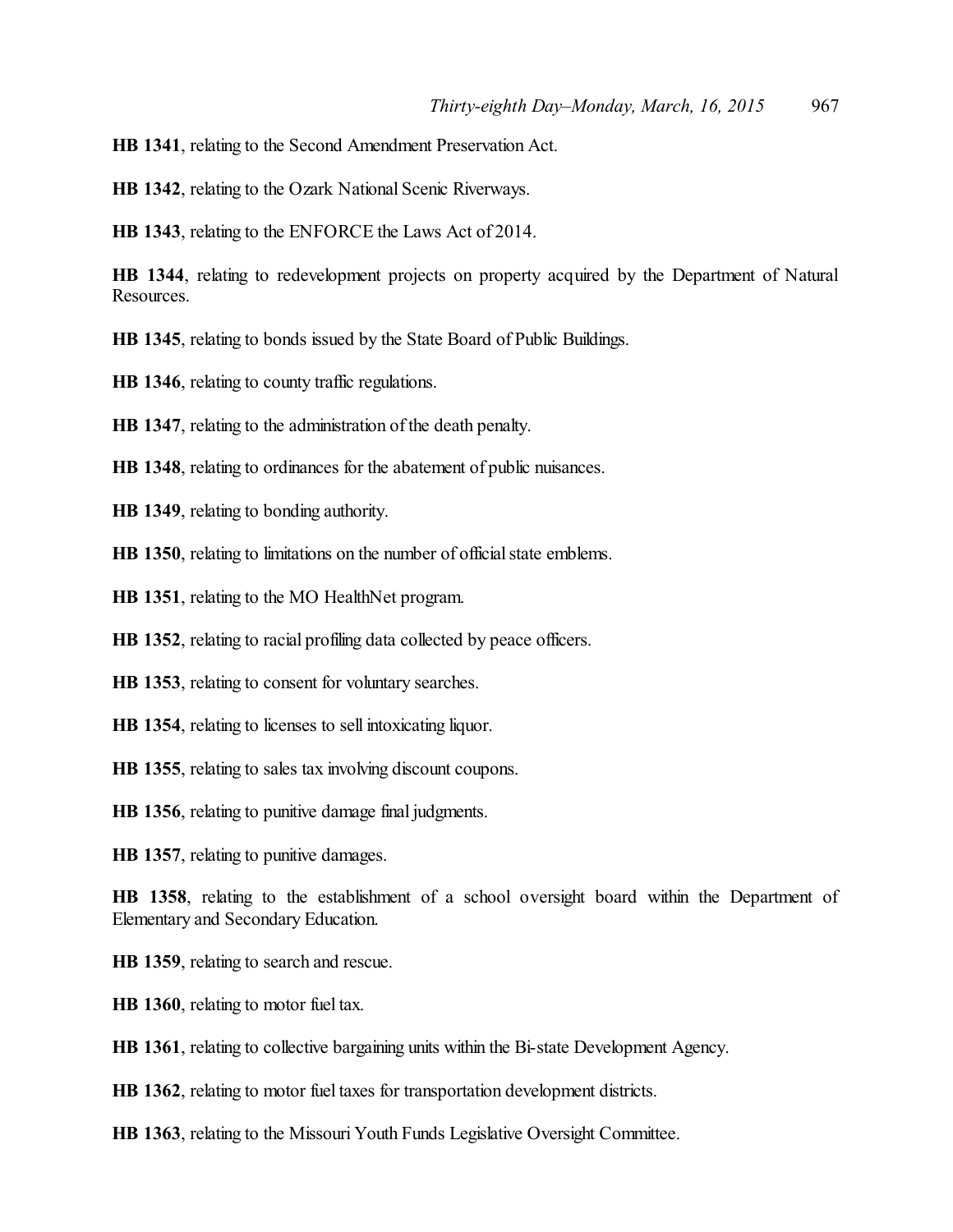- **HB 1364**, relating to funds benefitting children.
- **HB 1365**, relating to campaign contributions.

#### **SECOND READING OF SENATE BILLS**

The following Senate Bills were read the second time:

**SCS SB 19**, relating to allocation of corporate income.

**SS SCS SB 67**, relating to court costs.

**SCS SB 107**, relating to professions regulated under the division of professional registration.

**SS SCS SB 122**, relating to a health care directives registry.

**SB 156**, relating to the designation of the "Theodore McNeal Highway".

**SB 166**, relating to special license plates.

**SB 211**, relating to the address confidentiality program administered by the Secretary of State.

**SB 231**, relating to motorboats.

**SS SB 239**, relating to a statutory cause of action against healthcare providers.

**SCS SB 270**, relating to members of the boards of trustees of public school retirement systems.

**SB 276**, relating to the designation of the great American smokeout day.

**SB 277**, relating to the designation of epilepsy awareness month.

**SB 282**, relating to insurance notice proof of mailing.

#### **THIRD READING OF HOUSE BILLS**

**HB 506**, relating to the tax credit for wine production, was taken up by Representative Zerr.

On motion of Representative Zerr, **HB 506** was read the third time and passed by the following vote:

| Allen    | Anders       | Andrews      | Arthur    |
|----------|--------------|--------------|-----------|
| Beard    | Bernskoetter | Berry        | Black     |
| Brown 57 | Brown 94     | <b>Burns</b> | Butler    |
| Chipman  | Cierpiot     | Colona       | Conway 10 |
|          |              |              |           |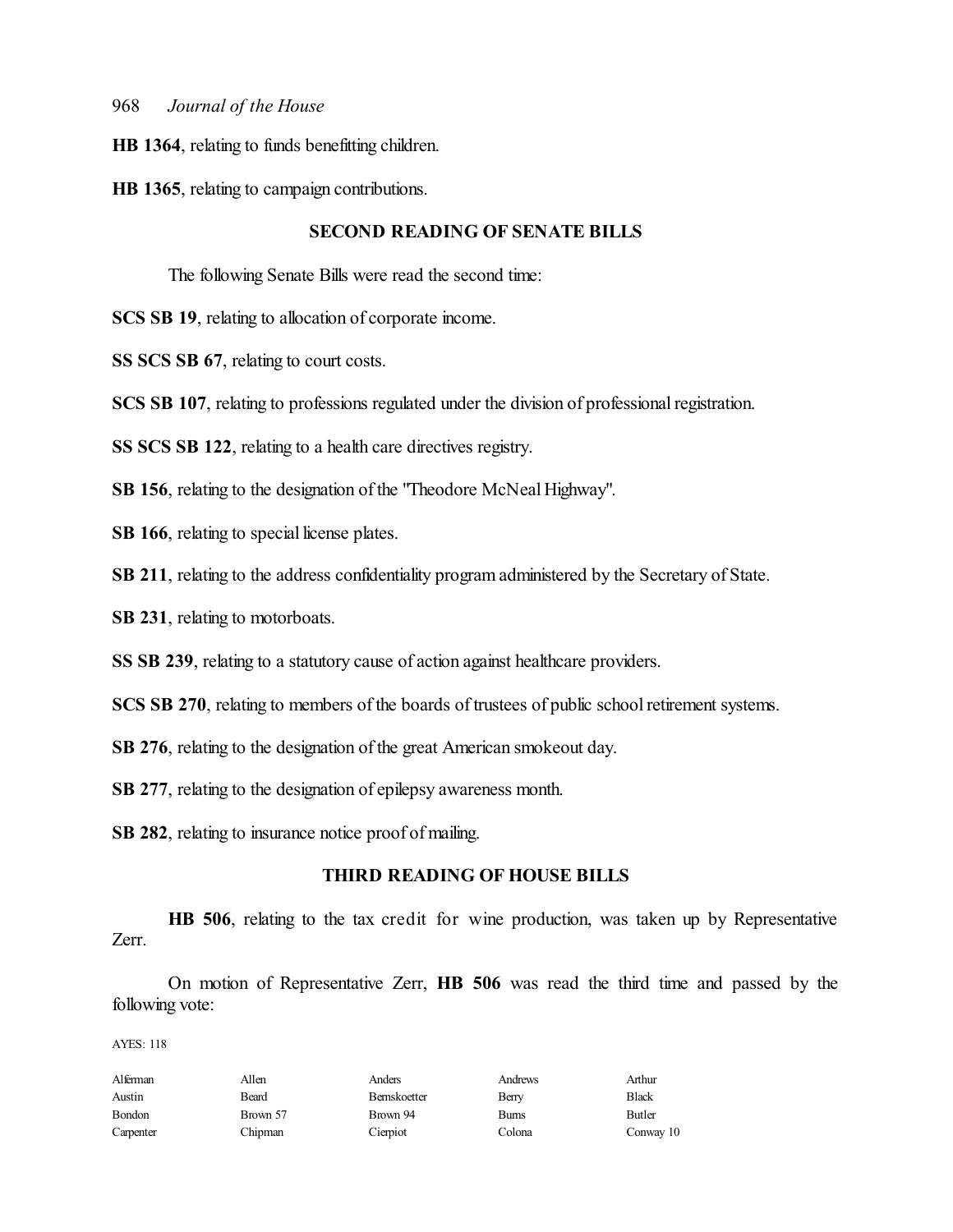# *Thirty-eighth Day–Monday, March, 16, 2015* 969

| Conway 104                    | Cookson        | Corlew      | Comejo          | Crawford       |
|-------------------------------|----------------|-------------|-----------------|----------------|
| Cross                         | Davis          | Dogan       | Dohrman         | Dugger         |
| Dunn                          | Eggleston      | Engler      | English         | Entlicher      |
| Fitzwater 144                 | Flanigan       | Fraker      | Franklin        | Gannon         |
| Gosen                         | Haahr          | Haefner     | Hansen          | Harris         |
| Hicks                         | Higdon         | Hinson      | Hoskins         | Hough          |
| Houghton                      | Hubbard        | Hubrecht    | Hummel          | Johnson        |
| Jones                         | Justus         | Kelley      | Kendrick        | King           |
| Kolkmeyer                     | Korman         | Kratky      | LaFaver         | Lair           |
| Lant                          | Lauer          | Lavender    | Lichtenegger    | Love           |
| Lynch                         | Mathews        | McCaherty   | McCann Beatty   | McDaniel       |
| McGaugh                       | Messenger      | Miller      | Mims            | Mitten         |
| Morgan                        | Morris         | Muntzel     | Neely           | <b>Nichols</b> |
| Otto                          | Pace           | Peters      | Pfautsch        | Phillips       |
| Pike                          | Redmon         | Reiboldt    | Rhoads          | Richardson     |
| Rizzo                         | Roden          | Roeber      | Rone            | Rowden         |
| Rowland                       | <b>Runions</b> | Ruth        | Shaul           | <b>Shull</b>   |
| Shumake                       | Smith          | Solon       | Sommer          | Spencer        |
| Swan                          | Walker         | Walton Gray | Webber          | White          |
| Wiemann                       | Zerr           | Mr. Speaker |                 |                |
| <b>NOES: 035</b>              |                |             |                 |                |
| Adams                         | Anderson       | Bahr        | <b>Barnes</b>   | <b>Brattin</b> |
| <b>Burlison</b>               | Curtman        | Ellington   | Fitzpatrick     | Fitzwater 49   |
| Frederick                     | Gardner        | Hill        | Hurst           | Kidd           |
| Kirkton                       | Koenig         | I eara      | <b>Marshall</b> | McCreery       |
| McNeil                        | Meredith       | Montecillo  | Moon            | Newman         |
| Norr                          | Parkinson      | Pierson     | Pogue           | Rehder         |
| Ross                          | Taylor         | Vescovo     | Wilson          | Wood           |
| PRESENT: 000                  |                |             |                 |                |
| <b>ABSENT WITH LEAVE: 009</b> |                |             |                 |                |

| Basye    | Jurtis  | freen    | Keeney | May |
|----------|---------|----------|--------|-----|
| McDonald | McManus | Pietzman | Remole |     |

VACANCIES: 001

Speaker Diehl declared the bill passed.

**HCS HB 709**, relating to informational documents issued by the Department of Insurance, Financial Institutions and Professional Registration, was taken up by Representative Gosen.

On motion of Representative Gosen, **HCS HB 709** was read the third time and passed by the following vote:

| Alferman     | Allen    | Anders       | Anderson     |
|--------------|----------|--------------|--------------|
| Arthur       | Austin   | Bahr         | <b>Bames</b> |
| Bernskoetter |          | <b>Black</b> | Bondon       |
| Brown 57     | Brown 94 | Burlison     | Burns        |
| Carpenter    | Chipman  | Cierpiot     | Colona       |
|              |          | Berry        |              |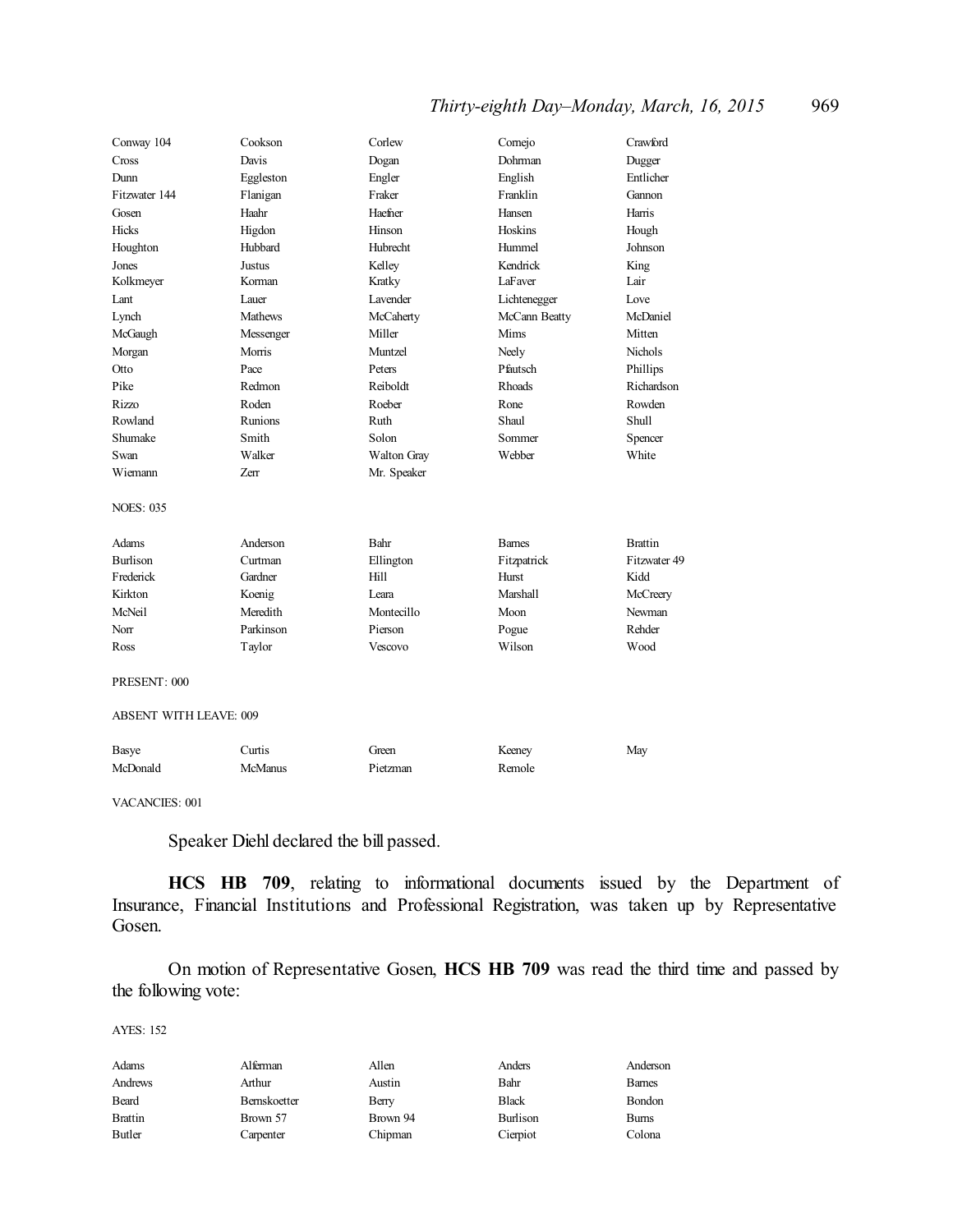| Conway 10                     | Conway 104  | Cookson         | Corlew         | Comejo       |
|-------------------------------|-------------|-----------------|----------------|--------------|
| Crawford                      | Cross       | Curtman         | Davis          | Dogan        |
| Dohrman                       | Dugger      | Dunn            | Eggleston      | Engler       |
| English                       | Entlicher   | Fitzpatrick     | Fitzwater 144  | Fitzwater 49 |
| Flanigan                      | Fraker      | Franklin        | Frederick      | Gannon       |
| Gosen                         | Haahr       | Haefner         | Hansen         | Harris       |
| Hicks                         | Higdon      | Hill            | Hinson         | Hoskins      |
| Hough                         | Houghton    | Hubbard         | Hubrecht       | Hummel       |
| Hurst                         | Johnson     | Jones           | <b>Justus</b>  | Kelley       |
| Kendrick                      | Kidd        | King            | Kirkton        | Koenig       |
| Kolkmeyer                     | Korman      | Kratky          | LaFaver        | Lair         |
| Lant                          | Lauer       | <b>Lavender</b> | I eara         | Lichtenegger |
| Love                          | Lynch       | <b>Mathews</b>  | May            | McCaherty    |
| McCann Beatty                 | McCreery    | McDaniel        | McDonald       | McGaugh      |
| McNeil                        | Meredith    | Messenger       | Miller         | Mims         |
| Mitten                        | Montecillo  | Moon            | Morgan         | Morris       |
| Muntzel                       | Neely       | Newman          | <b>Nichols</b> | Norr         |
| Otto                          | Pace        | Parkinson       | Peters         | Pfautsch     |
| Phillips                      | Pietzman    | Pike            | Redmon         | Rehder       |
| Reiboldt                      | Remole      | Rhoads          | Richardson     | Rizzo        |
| Roden                         | Roeber      | Rone            | Ross           | Rowden       |
| Rowland                       | Runions     | Ruth            | Shaul          | Shull        |
| Shumake                       | Smith       | Solon           | Sommer         | Spencer      |
| Swan                          | Taylor      | Vescovo         | Walker         | Walton Gray  |
| Webber                        | White       | Wiemann         | Wilson         | Wood         |
| Zerr                          | Mr. Speaker |                 |                |              |
| <b>NOES: 005</b>              |             |                 |                |              |
| Ellington                     | Gardner     | Marshall        | Pierson        | Pogue        |
| PRESENT: 000                  |             |                 |                |              |
| <b>ABSENT WITH LEAVE: 005</b> |             |                 |                |              |
| Basye                         | Curtis      | Green           | Keeney         | McManus      |

VACANCIES: 001

Speaker Diehl declared the bill passed.

**HB 458**, relating to school safety, was taken up by Representative Allen.

On motion of Representative Allen, **HB 458** was read the third time and passed by the following vote:

| Alferman      | Allen        | Anders       | Arthur       | Austin        |
|---------------|--------------|--------------|--------------|---------------|
| <b>Barnes</b> | <b>Beard</b> | Bernskoetter | Berry        | <b>Black</b>  |
| Bondon        | Brown 57     | Brown 94     | <b>Burns</b> | Butler        |
| Carpenter     | Chipman      | Cierpiot     | Colona       | Conway 104    |
| Cookson       | Comejo       | Crawford     | Cross        | Davis         |
| Dogan         | Dohrman      | Dugger       | Dunn         | Ellington     |
| Engler        | English      | Entlicher    | Fitzpatrick  | Fitzwater 144 |
| Fitzwater 49  | Flanigan     | Fraker       | Franklin     | Frederick     |
|               |              |              |              |               |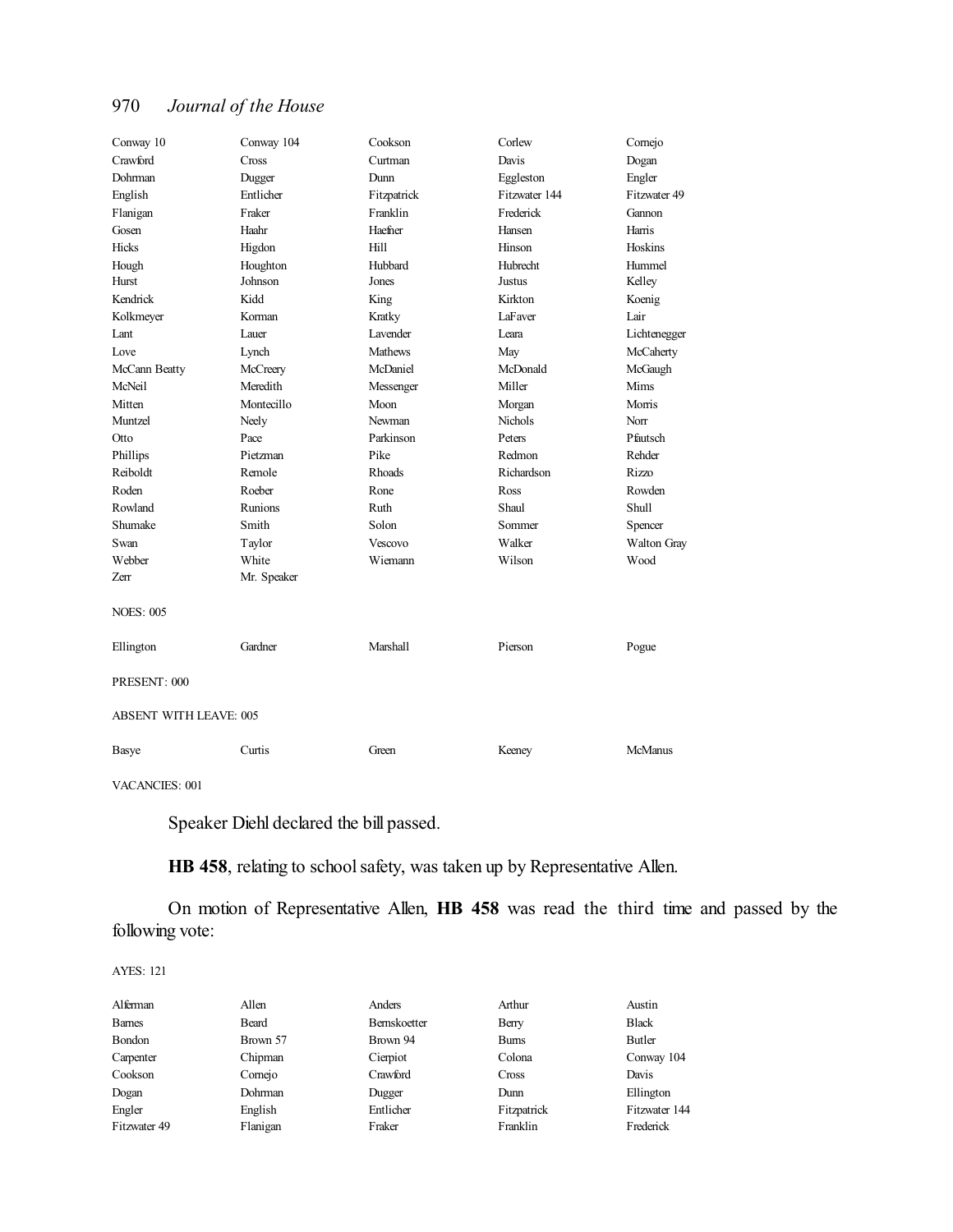# *Thirty-eighth Day–Monday, March, 16, 2015* 971

| Gannon                        | Gardner        | Gosen          | Haahr        | Haefner        |
|-------------------------------|----------------|----------------|--------------|----------------|
| Hansen                        | Harris         | Hicks          | Higdon       | Hinson         |
| Hoskins                       | Hough          | Houghton       | Hubbard      | Hubrecht       |
| Hummel                        | Jones          | Kelley         | Kendrick     | King           |
| Kolkmeyer                     | Korman         | Kratky         | Lair         | Lant           |
| Lauer                         | Lavender       | Leara          | Lichtenegger | Love           |
| Lynch                         | <b>Mathews</b> | May            | McCaherty    | McCann Beatty  |
| McCreery                      | McDaniel       | McDonald       | McGaugh      | McNeil         |
| Meredith                      | Messenger      | Mims           | Montecillo   | Morris         |
| Muntzel                       | Neely          | Nichols        | Norr         | Pace           |
| Peters                        | Pfautsch       | Pierson        | Pike         | Redmon         |
| Reiboldt                      | Rhoads         | Richardson     | <b>Rizzo</b> | Roden          |
| Roeber                        | Rone           | Rowden         | Rowland      | <b>Runions</b> |
| Ruth                          | Shaul          | <b>Shull</b>   | Shumake      | Smith          |
| Solon                         | Sommer         | Swan           | Vescovo      | Walker         |
| Webber                        | White          | Wiemann        | Wood         | Zerr           |
| Mr. Speaker                   |                |                |              |                |
| <b>NOES: 033</b>              |                |                |              |                |
| Adams                         | Anderson       | Andrews        | Bahr         | <b>Brattin</b> |
| <b>Burlison</b>               | Curtman        | Eggleston      | Hurst        | Johnson        |
| Justus                        | Kidd           | Kirkton        | Koenig       | LaFaver        |
| Marshall                      | Miller         | Mitten         | Moon         | Morgan         |
| Newman                        | Otto           | Parkinson      | Phillips     | Pietzman       |
| Pogue                         | Rehder         | Remole         | Ross         | Spencer        |
| Taylor                        | Walton Gray    | Wilson         |              |                |
| PRESENT: 000                  |                |                |              |                |
| <b>ABSENT WITH LEAVE: 008</b> |                |                |              |                |
|                               |                |                |              |                |
| Basye                         | Conway 10      | Corlew         | Curtis       | Green          |
| Hill                          | Keeney         | <b>McManus</b> |              |                |
|                               |                |                |              |                |

VACANCIES: 001

Speaker Diehl declared the bill passed.

**HB 529**, relating to own risk and solvency assessment in connection with the business of insurance, was taken up by Representative Gosen.

On motion of Representative Gosen, **HB 529** was read the third time and passed by the following vote:

| Adams        | Alferman | Allen        | Anders        | Anderson       |
|--------------|----------|--------------|---------------|----------------|
| Andrews      | Arthur   | Austin       | Bahr          | Beard          |
| Bernskoetter | Berry    | <b>Black</b> | <b>Bondon</b> | <b>Brattin</b> |
| Brown 57     | Brown 94 | Burlison     | <b>Bums</b>   | Butler         |
| Carpenter    | Chipman  | Cierpiot     | Colona        | Conway 104     |
| Cornejo      | Crawford | <b>Cross</b> | Curtman       | Davis          |
| Dogan        | Dohrman  | Dugger       | Dunn          | Eggleston      |
| Engler       | English  | Entlicher    | Fitzpatrick   | Fitzwater 144  |
| Fitzwater 49 | Flanigan | Fraker       | Franklin      | Frederick      |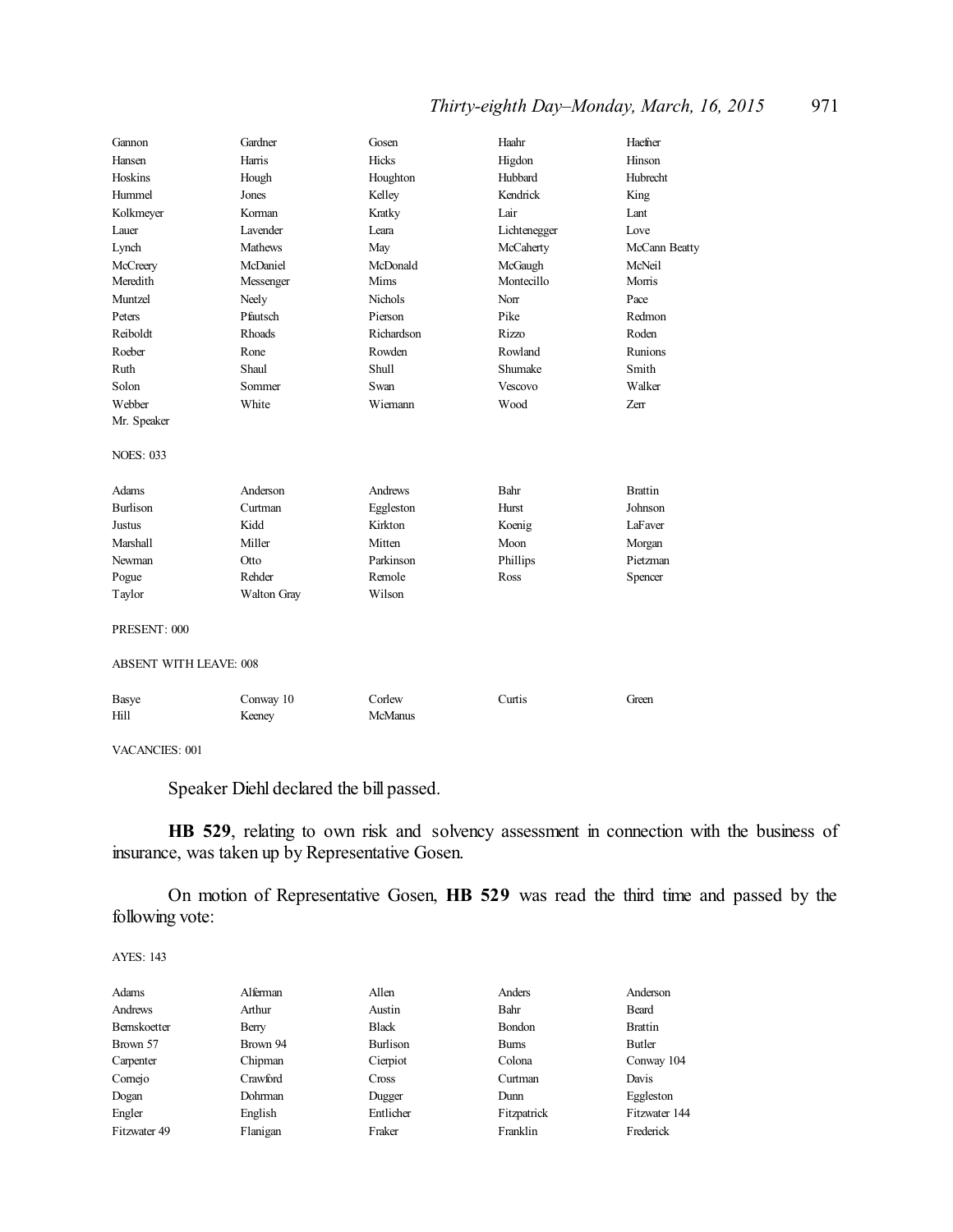| Gannon                        | Gosen       | Haahr           | Haefner        | Hansen        |
|-------------------------------|-------------|-----------------|----------------|---------------|
| Harris                        | Hicks       | Higdon          | Hinson         | Hoskins       |
| Hough                         | Houghton    | Hubbard         | Hubrecht       | Hummel        |
| Hurst                         | Johnson     | Jones           | <b>Justus</b>  | Kelley        |
| Kendrick                      | Kidd        | King            | Kirkton        | Koenig        |
| Kolkmeyer                     | Korman      | Kratky          | LaFaver        | Lair          |
| Lant                          | Lauer       | <b>Lavender</b> | Leara          | Lichtenegger  |
| Love                          | Lynch       | Mathews         | May            | McCaherty     |
| McCreery                      | McDaniel    | McDonald        | McGaugh        | McNeil        |
| Meredith                      | Messenger   | Miller          | Mims           | Mitten        |
| Montecillo                    | Moon        | Morgan          | Morris         | Muntzel       |
| Neely                         | Newman      | Nichols         | Otto           | Pace          |
| Parkinson                     | Peters      | Pfautsch        | Phillips       | Pietzman      |
| Pike                          | Redmon      | Rehder          | Reiboldt       | Remole        |
| Rhoads                        | Richardson  | Rizzo           | Roden          | Roeber        |
| Ross                          | Rowden      | Rowland         | <b>Runions</b> | Ruth          |
| Shaul                         | Shull       | Shumake         | Smith          | Solon         |
| Sommer                        | Spencer     | Swan            | Taylor         | Vescovo       |
| Walker                        | Webber      | White           | Wiemann        | Wilson        |
| Wood                          | Zerr        | Mr. Speaker     |                |               |
| <b>NOES: 007</b>              |             |                 |                |               |
| Ellington                     | Gardner     | <b>Marshall</b> | Norr           | Pierson       |
| Pogue                         | Walton Gray |                 |                |               |
| PRESENT: 000                  |             |                 |                |               |
| <b>ABSENT WITH LEAVE: 012</b> |             |                 |                |               |
| <b>Barnes</b>                 | Basye       | Conway 10       | Cookson        | Corlew        |
| Curtis                        | Green       | Hill            | Keeney         | McCann Beatty |
| <b>McManus</b>                | Rone        |                 |                |               |

VACANCIES: 001

Speaker Diehl declared the bill passed.

**HCS HB 592**, relating to insurance company investments, was taken up by Representative Gosen.

On motion of Representative Gosen, **HCS HB 592** was read the third time and passed by the following vote:

| Adams     | Alferman            | Allen         | Anders       | Anderson      |
|-----------|---------------------|---------------|--------------|---------------|
| Andrews   | Arthur              | Austin        | Bahr         | <b>Barnes</b> |
| Beard     | <b>Bernskoetter</b> | Berry         | <b>Black</b> | Bondon        |
| Brattin   | Brown 57            | Brown 94      | Burlison     | <b>Burns</b>  |
| Butler    | Carpenter           | Chipman       | Cierpiot     | Colona        |
| Conway 10 | Conway 104          | Corlew        | Comejo       | Crawford      |
| Cross     | Curtman             | Davis         | Dogan        | Dohrman       |
| Dugger    | Dunn                | Eggleston     | Engler       | English       |
| Entlicher | Fitzpatrick         | Fitzwater 144 | Fitzwater 49 | Flanigan      |
| Fraker    | Franklin            | Frederick     | Gannon       | Gosen         |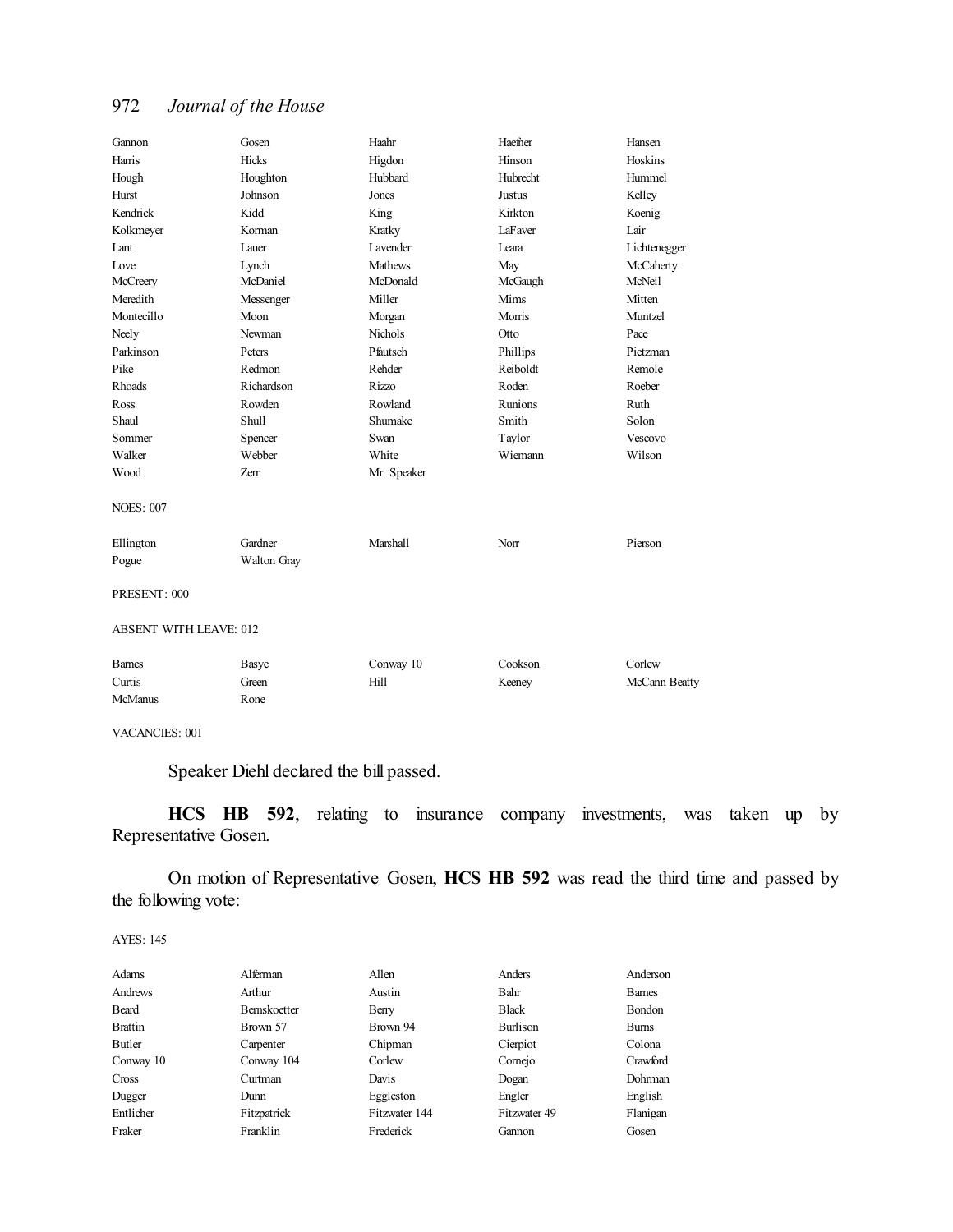# *Thirty-eighth Day–Monday, March, 16, 2015* 973

| Haahr                         | Haefner        | Hansen        | Harris      | Hicks          |
|-------------------------------|----------------|---------------|-------------|----------------|
| Higdon                        | Hinson         | Hoskins       | Hough       | Houghton       |
| Hubbard                       | Hubrecht       | Hummel        | Hurst       | Johnson        |
| Jones                         | Justus         | Kelley        | Kendrick    | Kidd           |
| King                          | Kirkton        | Koenig        | Kolkmeyer   | Korman         |
| Kratky                        | LaFaver        | Lair          | Lant        | Lauer          |
| <b>Lavender</b>               | Leara          | Lichtenegger  | Love        | Lynch          |
| <b>Mathews</b>                | McCaherty      | McCann Beatty | McCreery    | McDaniel       |
| McDonald                      | McGaugh        | McNeil        | Meredith    | Messenger      |
| Mims                          | Mitten         | Montecillo    | Moon        | Morgan         |
| Morris                        | Muntzel        | Neely         | Newman      | <b>Nichols</b> |
| Norr                          | Otto           | Parkinson     | Pfautsch    | Phillips       |
| Pietzman                      | Pike           | Redmon        | Rehder      | Reiboldt       |
| Remole                        | Rhoads         | Richardson    | Rizzo       | Roden          |
| Roeber                        | Rone           | Ross          | Rowden      | Rowland        |
| Runions                       | Ruth           | Shaul         | Shull       | Shumake        |
| Smith                         | Solon          | Sommer        | Spencer     | Swan           |
| Taylor                        | Vescovo        | Walker        | Webber      | White          |
| Wiemann                       | Wilson         | Wood          | Zerr        | Mr. Speaker    |
| <b>NOES: 009</b>              |                |               |             |                |
| Ellington                     | Gardner        | Marshall      | May         | Pace           |
| Peters                        | Pierson        | Pogue         | Walton Gray |                |
| PRESENT: 000                  |                |               |             |                |
| <b>ABSENT WITH LEAVE: 008</b> |                |               |             |                |
| Basye                         | Cookson        | Curtis        | Green       | Hill           |
| Keeney                        | <b>McManus</b> | Miller        |             |                |

VACANCIES: 001

Speaker Diehl declared the bill passed.

**HCS HB 553**, relating to motorcycle license plates, was taken up by Representative Pietzman.

On motion of Representative Pietzman, **HCS HB 553** was read the third time and passed by the following vote:

| Alferman            | Allen    | Anders       | Anderson      | Andrews        |
|---------------------|----------|--------------|---------------|----------------|
| Arthur              | Austin   | Bahr         | <b>Barnes</b> | Beard          |
| <b>Bernskoetter</b> | Berry    | <b>Black</b> | Bondon        | <b>Brattin</b> |
| Brown 57            | Burlison | <b>Bums</b>  | <b>Butler</b> | Carpenter      |
| Chipman             | Cierpiot | Conway 10    | Conway 104    | Corlew         |
| Comejo              | Crawford | <b>Cross</b> | Curtman       | Davis          |
| Dogan               | Dugger   | Dunn         | Eggleston     | Ellington      |
| Engler              | English  | Entlicher    | Fitzpatrick   | Fitzwater 144  |
| Fitzwater 49        | Fraker   | Franklin     | Frederick     | Gannon         |
| Gosen               | Haahr    | Haefner      | Hansen        | Harris         |
| Hicks               | Higdon   | Hinson       | Hoskins       | Hough          |
| Houghton            | Hubbard  | Hubrecht     | Hummel        | Hurst          |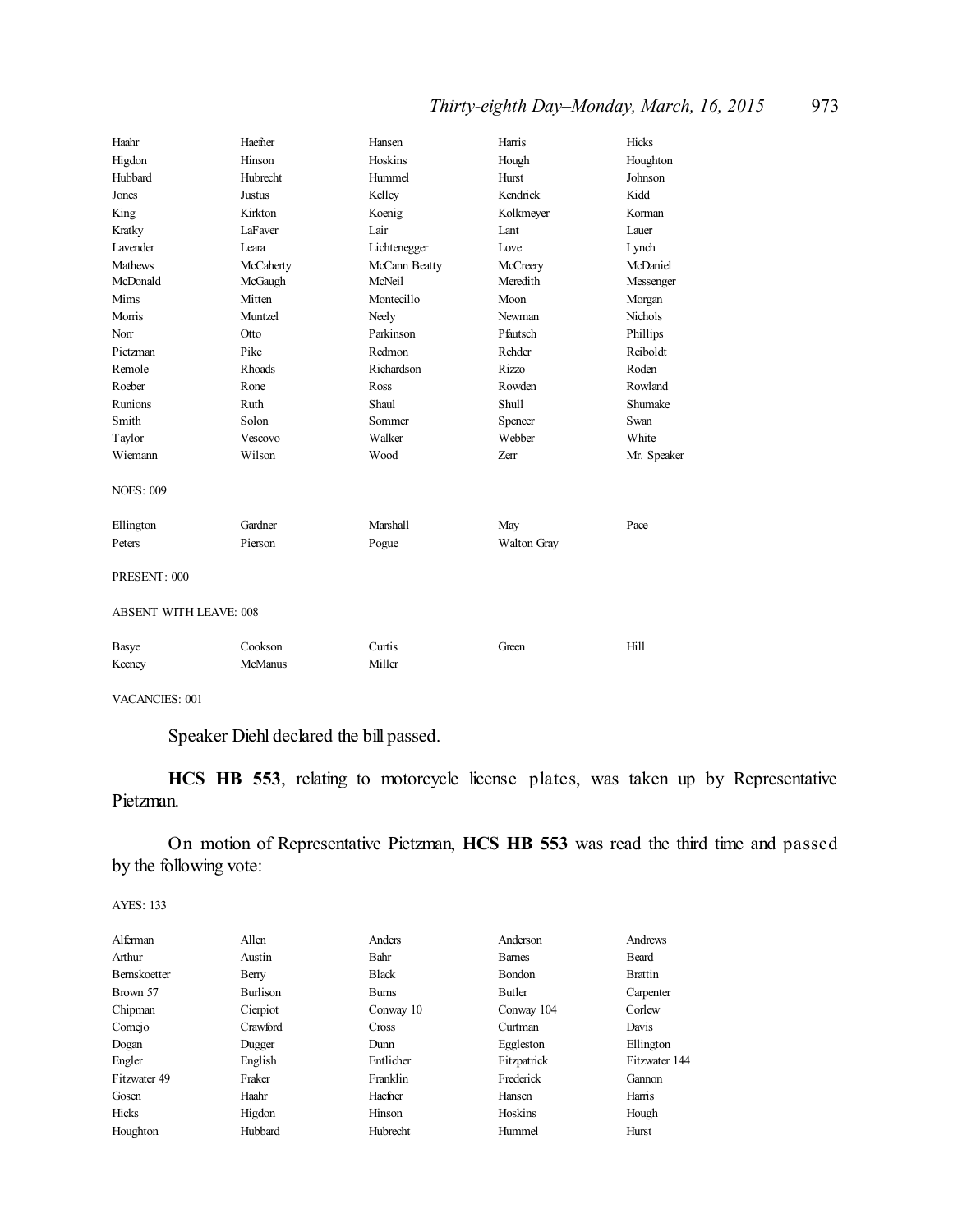| Johnson                       | Jones        | Justus         | Kelley          | Kendrick    |
|-------------------------------|--------------|----------------|-----------------|-------------|
| Kidd                          | King         | Koenig         | Kolkmeyer       | Korman      |
| Lair                          | Lant         | Lauer          | <b>Lavender</b> | Leara       |
| Lichtenegger                  | Love         | Lynch          | Marshall        | Mathews     |
| May                           | McCaherty    | McCann Beatty  | McCreery        | McGaugh     |
| Meredith                      | Messenger    | Miller         | Mims            | Moon        |
| Morris                        | Muntzel      | Neely          | Norr            | Parkinson   |
| Pfautsch                      | Phillips     | Pietzman       | Pike            | Pogue       |
| Redmon                        | Rehder       | Reiboldt       | Remole          | Rhoads      |
| Richardson                    | <b>Rizzo</b> | Roden          | Roeber          | Rone        |
| Ross                          | Rowden       | Rowland        | <b>Runions</b>  | Ruth        |
| Shaul                         | Shull        | Shumake        | Smith           | Solon       |
| Sommer                        | Spencer      | Swan           | Taylor          | Vescovo     |
| Walker                        | Webber       | White          | Wiemann         | Wilson      |
| Wood                          | Zerr         | Mr. Speaker    |                 |             |
| <b>NOES: 020</b>              |              |                |                 |             |
| Adams                         | Brown 94     | Colona         | Dohrman         | Gardner     |
| Kirkton                       | Kratky       | LaFaver        | McDaniel        | McDonald    |
| McNeil                        | Mitten       | Montecillo     | Morgan          | Newman      |
| Nichols                       | Otto         | Pace           | Peters          | Walton Gray |
| PRESENT: 000                  |              |                |                 |             |
| <b>ABSENT WITH LEAVE: 009</b> |              |                |                 |             |
| Basye                         | Cookson      | Curtis         | Flanigan        | Green       |
| Hill                          | Keeney       | <b>McManus</b> | Pierson         |             |
|                               |              |                |                 |             |

VACANCIES: 001

Speaker Diehl declared the bill passed.

**HB 514**, relating to tax increment financing, was taken up by Representative Leara.

On motion of Representative Leara, **HB 514** was read the third time and passed by the following vote:

|                     |               |              | Austin        |
|---------------------|---------------|--------------|---------------|
| <b>Bernskoetter</b> | Berry         | <b>Black</b> | <b>Bondon</b> |
| Butler              | Cierpiot      | Conway 10    | Conway 104    |
| Comejo              | Crawford      | Cross        | Davis         |
| Dohrman             | Dugger        | Dunn         | Engler        |
| Entlicher           | Fitzwater 144 | Flanigan     | Fraker        |
| Frederick           | Gannon        | Gardner      | Gosen         |
| Hansen              | Harris        | Higdon       | Hinson        |
| Hough               | Houghton      | Hubbard      | Hummel        |
| Justus              | Kelley        | King         | Kolkmeyer     |
| Kratky              | LaFaver       | Lair         | Lant          |
| Lavender            | Leara         | Lichtenegger | Love          |
| <b>Mathews</b>      | May           | McCaherty    | McCann Beatty |
| McNeil              | Messenger     | Miller       | Mims          |
| Morgan              | Morris        | Muntzel      | Neely         |
|                     | Alferman      | Allen        | Anders        |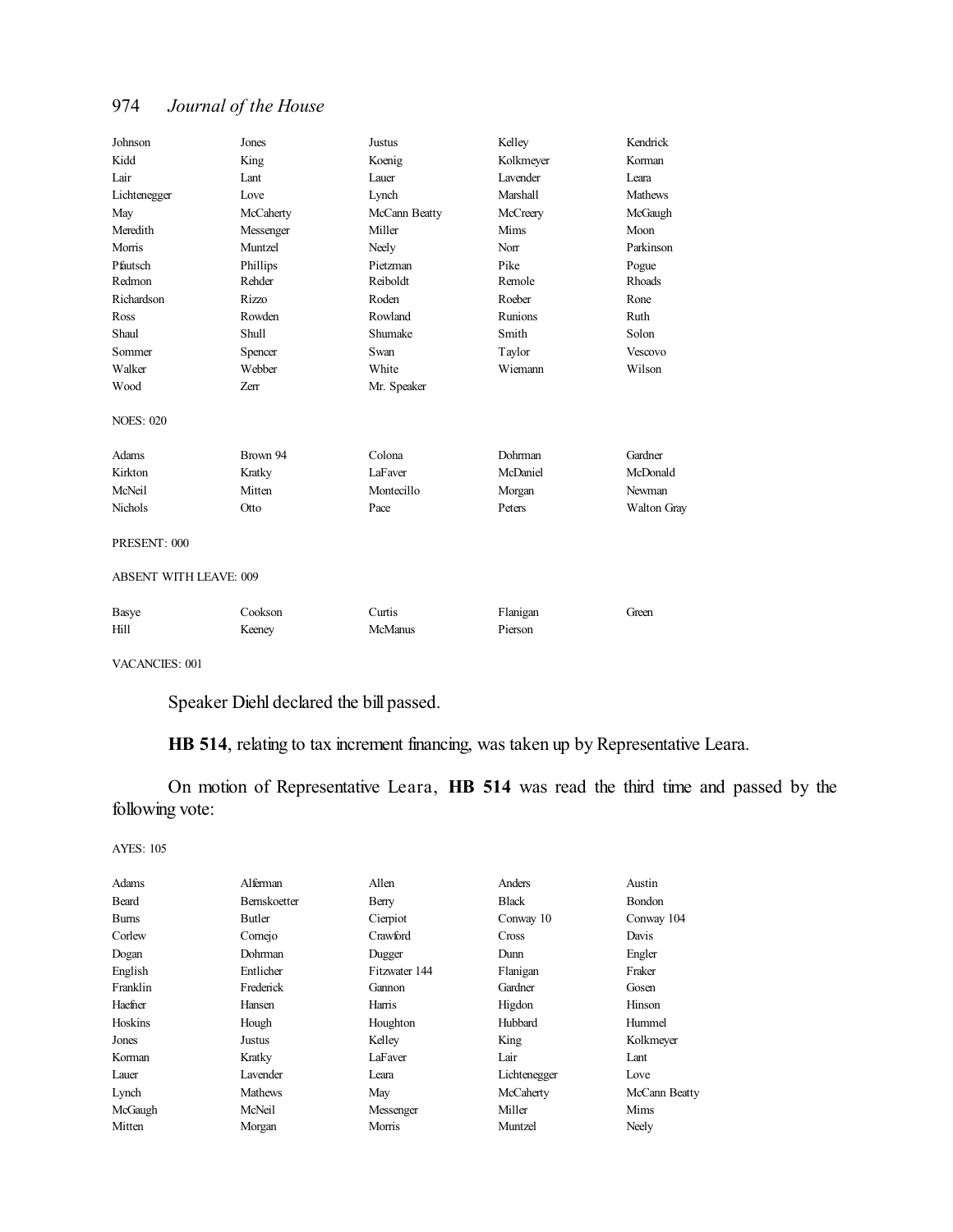# *Thirty-eighth Day–Monday, March, 16, 2015* 975

| Nichols          | Otto               | Pace      | Peters    | Pfautsch      |
|------------------|--------------------|-----------|-----------|---------------|
| Phillips         | Pierson            | Pike      | Redmon    | Reiboldt      |
| Richardson       | <b>Rizzo</b>       | Roden     | Roeber    | Rone          |
| Rowden           | Rowland            | Runions   | Ruth      | Shaul         |
| <b>Shull</b>     | Shumake            | Solon     | Sommer    | Swan          |
| Walker           | <b>Walton Gray</b> | Webber    | Zerr      | Mr. Speaker   |
| <b>NOES: 048</b> |                    |           |           |               |
| Anderson         | Andrews            | Arthur    | Bahr      | <b>Barnes</b> |
| <b>Brattin</b>   | Brown 57           | Brown 94  | Burlison  | Chipman       |
| Colona           | Curtman            | Eggleston | Ellington | Fitzpatrick   |
| Fitzwater 49     | Hicks              | Hubrecht  | Hurst     | Johnson       |
| Kendrick         | Kidd               | Kirkton   | Koenig    | Marshall      |
| McCreery         | McDaniel           | McDonald  | Meredith  | Montecillo    |
| Moon             | Newman             | Norr      | Parkinson | Pietzman      |
| Pogue            | Rehder             | Remole    | Rhoads    | Ross          |
| Smith            | Spencer            | Taylor    | Vescovo   | White         |
| Wiemann          | Wilson             | Wood      |           |               |
| PRESENT: 000     |                    |           |           |               |

ABSENT WITH LEAVE: 009

| Basye | Carpenter | Cookson | Durtis         | freen |
|-------|-----------|---------|----------------|-------|
| Haahr | Hill      | Keeney  | <b>McManus</b> |       |

VACANCIES: 001

Speaker Diehl declared the bill passed.

**HB 878**, relating to the commissioning of corporate security advisors, was taken up by Representative Rhoads.

On motion of Representative Rhoads, **HB 878** was read the third time and passed by the following vote:

| Adams          | Alferman            | Allen         | Anders       | Anderson       |
|----------------|---------------------|---------------|--------------|----------------|
| Andrews        | Arthur              | Austin        | Bahr         | <b>Barnes</b>  |
| Beard          | <b>Bernskoetter</b> | Berry         | <b>Black</b> | Bondon         |
| <b>Brattin</b> | Brown 57            | Brown 94      | Burlison     | <b>Burns</b>   |
| Butler         | Carpenter           | Chipman       | Cierpiot     | Colona         |
| Conway 10      | Conway 104          | Corlew        | Comejo       | Crawford       |
| Cross          | Curtman             | Davis         | Dogan        | Dohrman        |
| Dugger         | Dunn                | Eggleston     | Engler       | English        |
| Entlicher      | Fitzpatrick         | Fitzwater 144 | Fitzwater 49 | Flanigan       |
| Fraker         | Franklin            | Frederick     | Gannon       | Gosen          |
| Haefner        | Hansen              | Harris        | Hicks        | Higdon         |
| Hinson         | Hoskins             | Hough         | Houghton     | Hubbard        |
| Hubrecht       | Hummel              | Hurst         | Johnson      | Jones          |
| Justus         | Kelley              | Kendrick      | Kidd         | King           |
| Kirkton        | Koenig              | Kolkmeyer     | Korman       | Kratky         |
| LaFaver        | Lair                | Lant          | Lauer        | Lavender       |
| Leara          | Lichtenegger        | Love          | Lynch        | <b>Mathews</b> |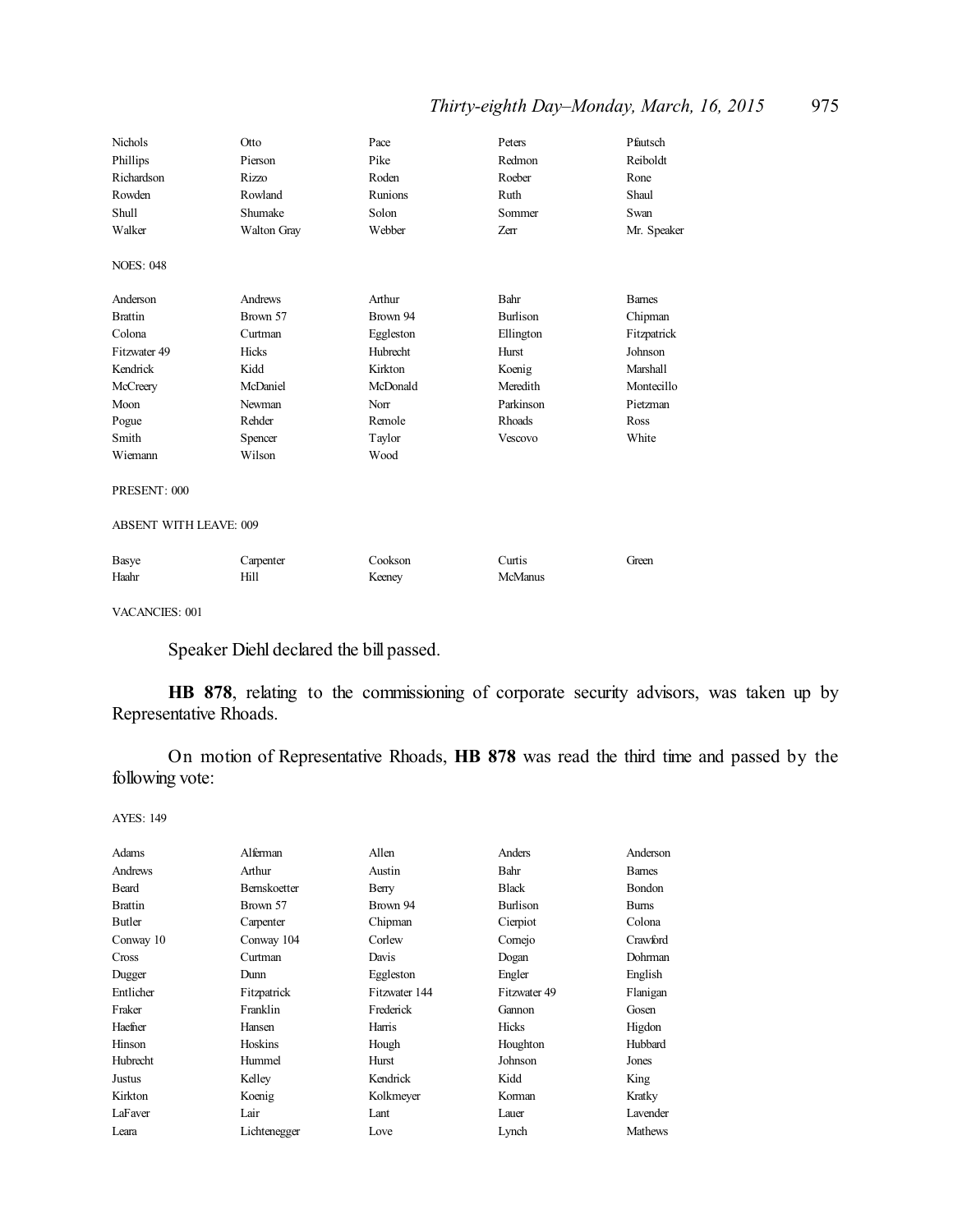| May                           | McCaherty   | McCann Beatty | McCreery    | McDaniel  |
|-------------------------------|-------------|---------------|-------------|-----------|
| McDonald                      | McGaugh     | McNeil        | Meredith    | Messenger |
| Miller                        | Mims        | Mitten        | Montecillo  | Moon      |
| Morgan                        | Morris      | Muntzel       | Neely       | Newman    |
| <b>Nichols</b>                | Norr        | Otto          | Pace        | Parkinson |
| Peters                        | Pfautsch    | Phillips      | Pierson     | Pietzman  |
| Pike                          | Redmon      | Rehder        | Reiboldt    | Remole    |
| Rhoads                        | Richardson  | <b>Rizzo</b>  | Roden       | Roeber    |
| Rone                          | Ross        | Rowden        | Runions     | Ruth      |
| Shaul                         | Shull       | Shumake       | Smith       | Solon     |
| Sommer                        | Spencer     | Swan          | Taylor      | Vescovo   |
| Walker                        | Walton Gray | Webber        | White       | Wiemann   |
| Wilson                        | Wood        | Zerr          | Mr. Speaker |           |
| <b>NOES: 004</b>              |             |               |             |           |
| Ellington                     | Gardner     | Marshall      | Pogue       |           |
| PRESENT: 000                  |             |               |             |           |
| <b>ABSENT WITH LEAVE: 009</b> |             |               |             |           |
| Basye                         | Cookson     | Curtis        | Green       | Haahr     |
| Hill                          | Keeney      | McManus       | Rowland     |           |

VACANCIES: 001

Speaker Diehl declared the bill passed.

#### **PERFECTION OF HOUSE BILLS**

**HCS HB 613**, relating to the collection of delinquent real estate taxes, was taken up by Representative Crawford.

On motion of Representative Crawford, **HCS HB 613** was adopted.

On motion of Representative Crawford, **HCS HB 613** was ordered perfected and printed.

## **REFERRAL OF HOUSE BILLS**

The following House Bills were referred to the Committee indicated:

|  | <b>HB 14</b> - Select Committee on Budget                                   |
|--|-----------------------------------------------------------------------------|
|  | <b>HB 1261</b> - Economic Development and Business Attraction and Retention |
|  | <b>HB 1269</b> - Local Government                                           |
|  | <b>HB 1305</b> - Economic Development and Business Attraction and Retention |
|  | <b>HB 1312</b> - Economic Development and Business Attraction and Retention |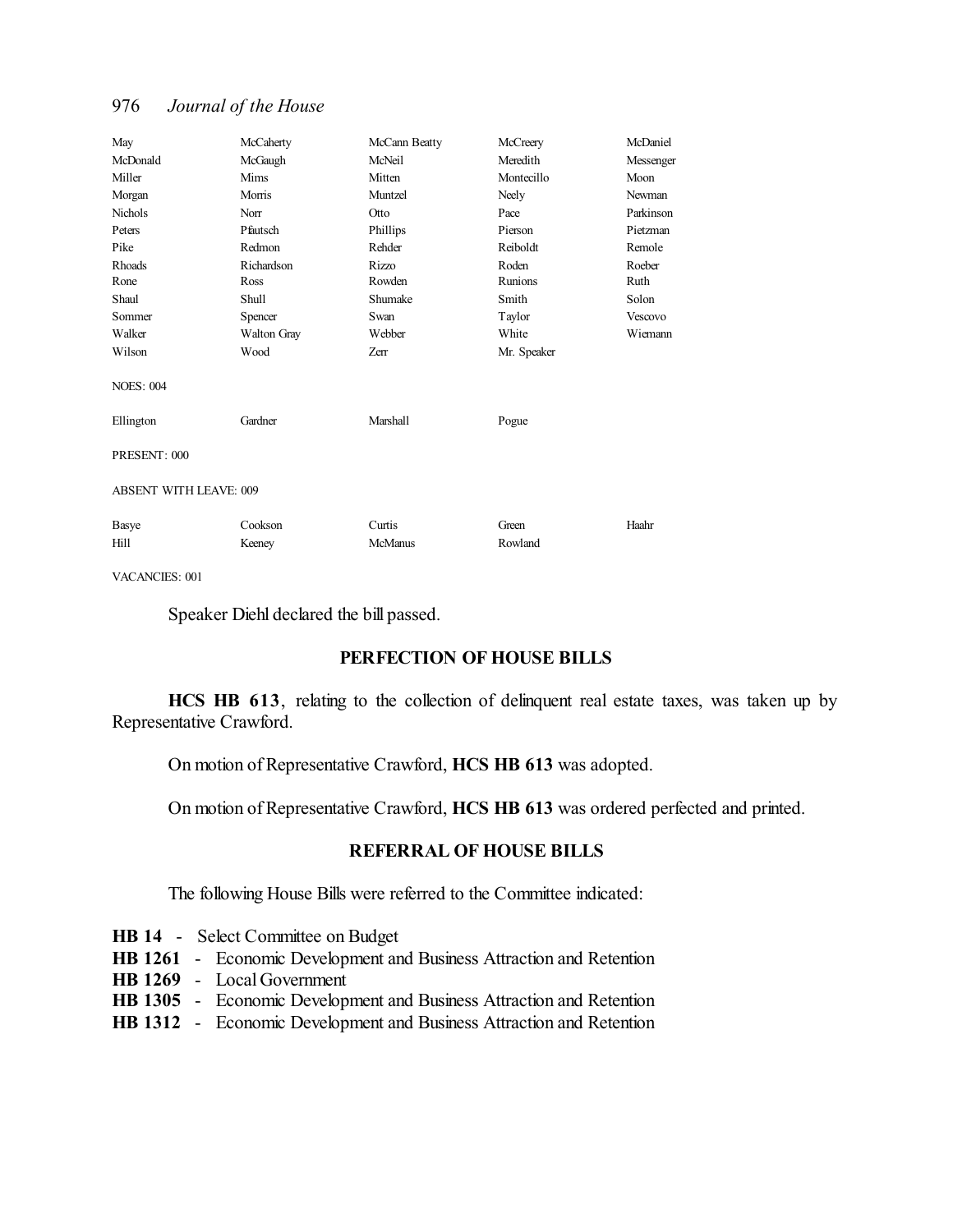# **COMMITTEE REPORTS**

#### **Committee on Banking**, Chairman Crawford reporting:

Mr. Speaker: Your Committee on Banking, to which was referred **HB 26**, begs leave to report it has examined the same and recommends that it **Do Pass**, and pursuant to Rule 27(6) be referred to the Select Committee on Financial Institutions and Taxation.

Mr. Speaker: Your Committee on Banking, to which was referred **HB 512**, begs leave to report it has examined the same and recommends that it **Do Pass**, and pursuant to Rule 27(6) be referred to the Select Committee on Financial Institutions and Taxation.

Mr. Speaker: Your Committee on Banking, to which was referred **HB 926**, begs leave to report it has examined the same and recommends that it **Do Pass with House Committee Amendment No. 1**, and pursuant to Rule 27(6) be referred to the Select Committee on Financial Institutions and Taxation.

#### *House Committee Amendment No. 1*

AMEND House Bill No. 926, Page 1, Section 443.893, Lines 4 through 6, by deleting said lines and inserting in lieu thereof the following:

"by the NMLSR based upon reasonable standards**, and designated as the NMLSR's National Test Component with Uniform State Content for Mortgage Loan Originator licensing.**"; and

Further amend said bill by amending the title, enacting clause, and intersectional references accordingly.

Mr. Speaker: Your Committee on Banking, to which was referred **HB 966**, begs leave to report it has examined the same and recommends that it **Do Pass**, and pursuant to Rule 27(6) be referred to the Select Committee on Financial Institutions and Taxation.

Mr. Speaker: Your Committee on Banking, to which was referred **HB 979**, begs leave to report it has examined the same and recommends that it **Do Pass by Cons ent**, and pursuant to Rule 27(11)(d) be referred to the Select Committee on Rules.

Mr. Speaker: Your Committee on Banking, to which was referred **HB 1064**, begs leave to report it has examined the same and recommends that it **Do Pass**, and pursuant to Rule 27(6) be referred to the Select Committee on Financial Institutions and Taxation.

Mr. Speaker: Your Committee on Banking, to which was referred **HB 1098**, begs leave to report it has examined the same and recommends that it **Do Pass by Consent**, and pursuant to Rule 27(11)(d) be referred to the Select Committee on Rules.

#### **Committee on Children and Families**, Chairman Franklin reporting:

Mr. Speaker: Your Committee on Children and Families, to which was referred **HB 665**, begs leave to report it has examined the same and recommends that it **Do Pass**, and pursuant to Rule 27(12) be referred to the Select Committee on Social Services.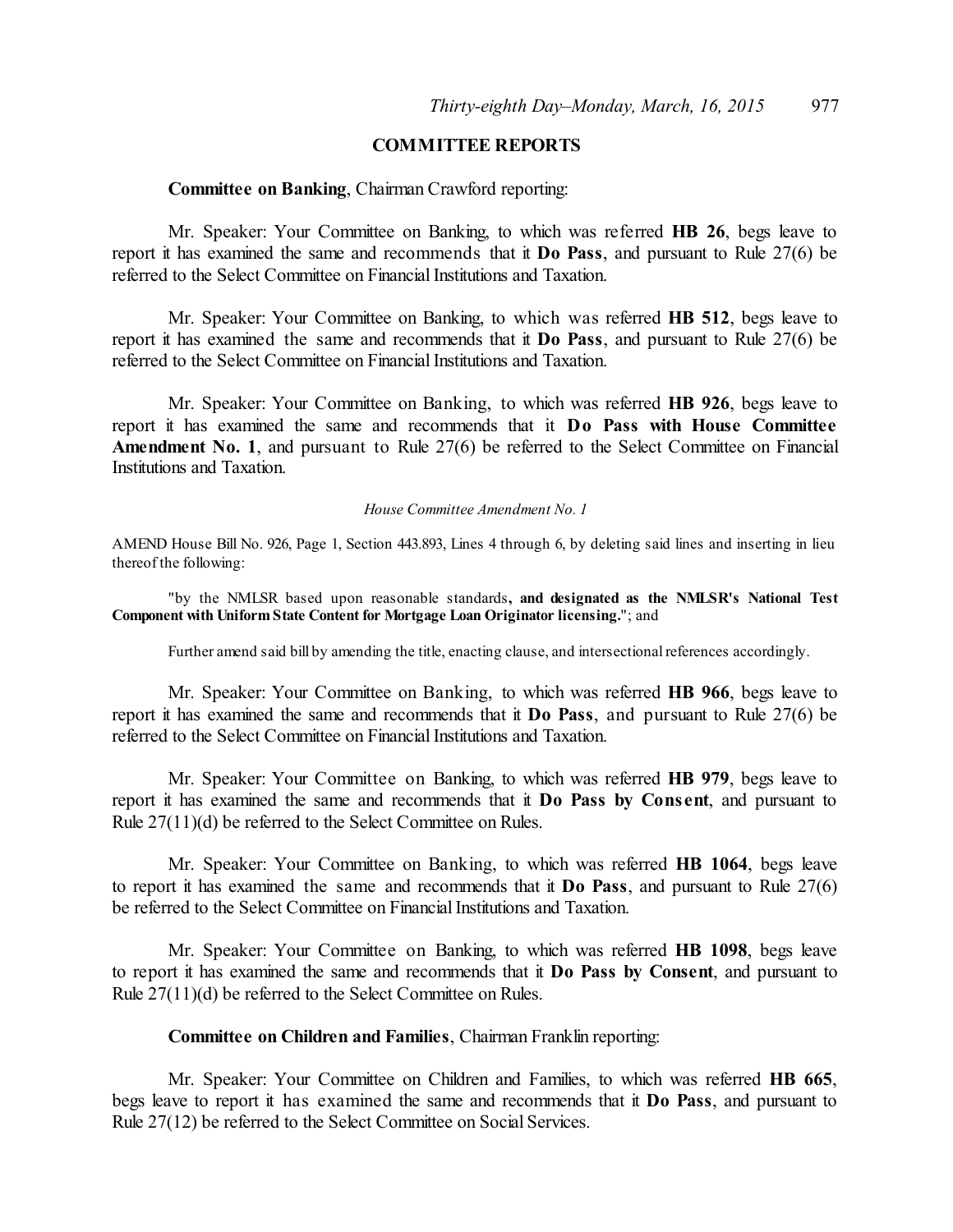Mr. Speaker: Your Committee on Children and Families, to which was referred **HB 707**, begs leave to report it has examined the same and recommends that it **Do Pass with House Committee Amendment No. 1**, and pursuant to Rule 27(12) be referred to the Select Committee on Social Services.

*House Committee Amendment No. 1*

AMEND House Bill No. 707, Page 2, Section 210.223, Lines 4 and 5, by deleting all of the words "**prevents the occurrence**" and inserting in lieu thereof the following:

#### "**reduces the risk**"; and

Further amend said bill, Page 3, Section 210.223, Lines 27 to 30, by deleting all of said lines and ins erting in lieu thereof the following:

#### "**(1) Amending any current rules which are not in compliance with the most recent safe sleep recommendations of the American Academy of Pediatrics;**"; and

Further amend said title, enacting clause and intersectional references accordingly.

Mr. Speaker: Your Committee on Children and Families, to which was referred **HB 976**, begs leave to report it has examined the same and recommends that it **Do Pass**, and pursuant to Rule 27(12) be referred to the Select Committee on Social Services.

#### **Committee on Civil and Criminal Proceedings**, Chairman Cornejo reporting:

Mr. Speaker: Your Committee on Civil and Criminal Proceedings, to which was referred **HB 254**, begs leave to report it has examined the same and recommends that it **Do Pass**, and pursuant to Rule 27(9) be referred to the Select Committee on Judiciary.

Mr. Speaker: Your Committee on Civil and Criminal Proceedings, to which was referred **HB 302**, begs leave to report it has examined the same and recommends that it **Do Pass**, and pursuant to Rule 27(9) be referred to the Select Committee on Judiciary.

Mr. Speaker: Your Committee on Civil and Criminal Proceedings, to which was referred **HB 479**, begs leave to report it has examined the same and recommends that it **Do Pass with House Committee Amendment No. 1**, and pursuant to Rule 27(9) be referred to the Select Committee on Judiciary.

#### *House Committee Amendment No. 1*

AMEND House Bill No. 479, Page 1, Section 267.169, Line 5, by inserting after the number "**610**" the following:

"**, except that the director of any state agency or the state veterinarian within the department of agriculture shall release information otherwise closed to the extent that the information is useful in controlling or preventing a disease outbreak, for public safety purposes, or to show particular animals or** herds are not involved in a disease outbreak, as is deemed required under the circumstances. Nothing in this **section shall be construedto allowthe release of proprietary information**"; and

Further amend said bill by amending the title, enacting clause, and intersectional references accordingly.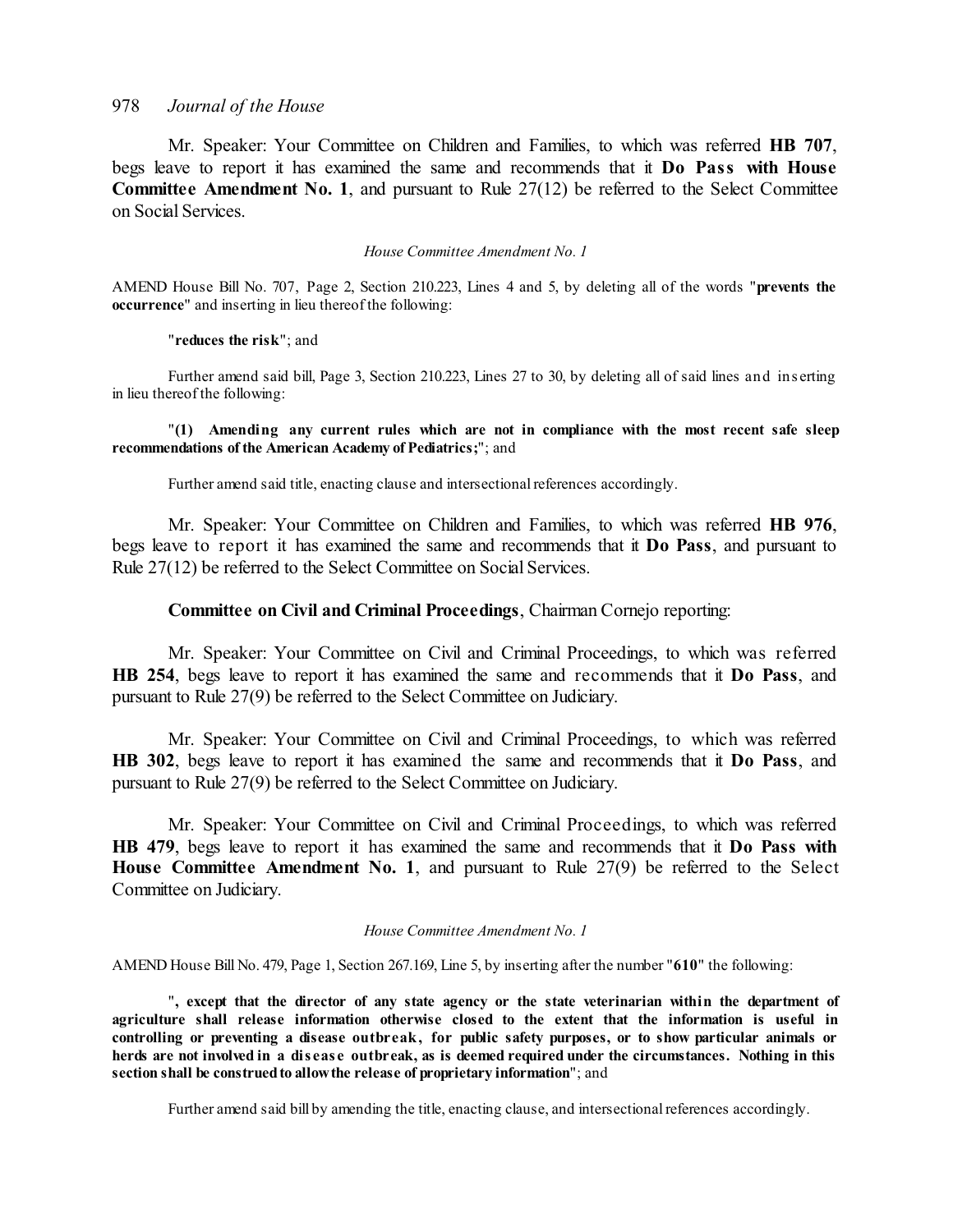Mr. Speaker: Your Committee on Civil and Criminal Proceedings, to which was referred **HB 612**, begs leave to report it has examined the same and recommends that it **Do Pass**, and pursuant to Rule 27(9) be referred to the Select Committee on Judiciary.

Mr. Speaker: Your Committee on Civil and Criminal Proceedings, to which was referred **HB 734**, begs leave to report it has examined the same and recommends that it **Do Pass with House Committee Amendment No. 2**, and pursuant to Rule 27(9) be referred to the Select Committee on Judiciary.

#### *House Committee Amendment No. 2*

AMEND House Bill No. 734, Page 6, Section 210.110, Line 66, by deleting the word "**center**" and ins erting in lieu thereof the word "**officer**"; and

Further amend said bill and page, Section 210.142, Line 1, by deleting all of said line and inserting in lieu thereof the following:

#### "**210.142. 1. Notwithstanding any rule or any other**"; and

Further amend s aid bill and section, Page 7, Lines 5-16, by deleting all of said lines and inserting in lieu thereof the following:

"of a minor or his or her body who is alleged to be the victim of child abuse, which were created as part of an investigation, unless ordered by a court of competent jurisdiction as provided in subsections 2 and 3 of this section, except that members of the multidisciplinary investigation team may share the visual or **aural recordings of the child's statements or photographs with other members of the multidisciplinary investigation team for the purposes of investigation, related child protection court proceedings or prosecution,** or the office of the child advocate as a part of a review under section 37.710, or the child abuse and neglect **reviewboard, as part of a reviewunder section 210.153.**

**2. Notwithstanding any other provisions of law to the contrary, no court shall order the copying of** visual or aural recordings or photographs described in subsection 1 of this section unless it does so after a motion by the party seeking a copy, notice to the parties, and a hearing has been held, at which the child **depicted or his or her representative, health care provider, child advocacy center representative, or multidisciplinary investigation team member may present and offer objections or suggestions for the court. If** good cause has been shown, and the court finds that section 573.038 does not apply, the court may order the **health care provider, childadvocacy center, or**"; and

Further amend said bill, section and page, Line 24, by deleting all of said line and inserting in lieu thereof the following:

#### "**a current court proceeding or in preparation for a pending court proceeding;**"; and

Further amend said bill, section and page, Lines 34-35, by deleting all of said lines and inserting in lieu thereof the following:

"**from granting access to viewing, but not copying, the visual or aural recordings or photographs as** part of a pending related matter in front of the court involving an alleged victim of child abuse or the Child **Abuse andNeglect ReviewBoard, as part of a reviewunder section 210.153.**"; and

Further amend said bill and section, Page 7-8, Line 36-39, by deleting all ofsaid lines; and

Further amend said bill by amending the title, enacting clause, and intersectional references accordingly.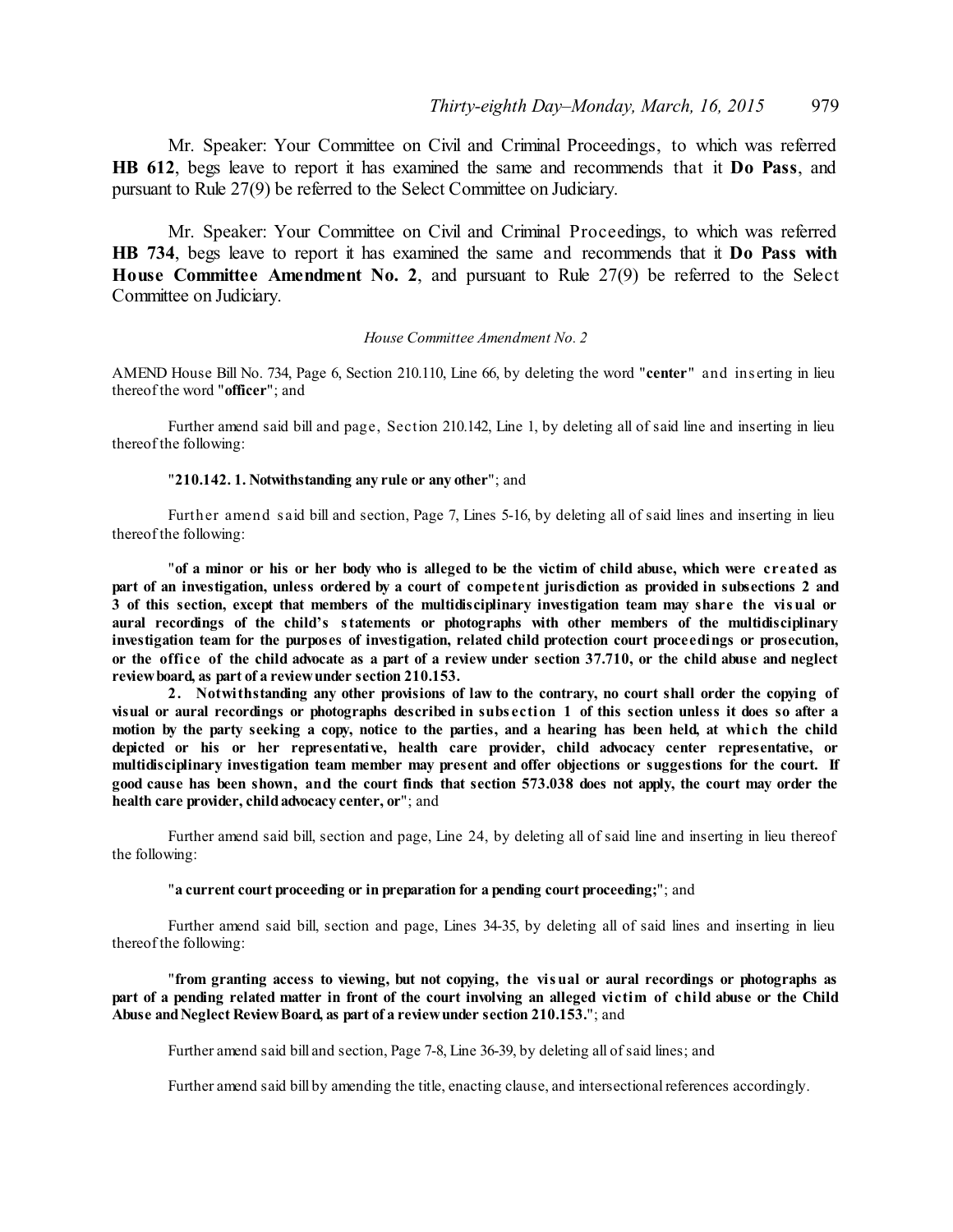Mr. Speaker: Your Committee on Civil and Criminal Proceedings, to which was referred **HB 740**, begs leave to report it has examined the same and recommends that it **Do Pass by Consent**, and pursuant to Rule 27(11)(d) be referred to the Select Committee on Rules.

Mr. Speaker: Your Committee on Civil and Criminal Proceedings, to which was referred **HB 749**, begs leave to report it has examined the same and recommends that it **Do Pass**, and pursuant to Rule 27(9) be referred to the Select Committee on Judiciary.

Mr. Speaker: Your Committee on Civil and Criminal Proceedings, to which was referred **HB 799**, begs leave to report it has examined the same and recommends that it **Do Pass by Consent**, and pursuant to Rule 27(11)(d) be referred to the Select Committee on Rules.

#### **Committee on Emerging Issues in Education**, Chairman Rowland reporting:

Mr. Speaker: Your Committee on Emerging Issues in Education, to which was referred **HB 501**, begs leave to report it has examined the same and recommends that it **Do Pass by Consent**, and pursuant to Rule 27(11)(d) be referred to the Select Committee on Rules.

Mr. Speaker: Your Committee on Emerging Issues in Education, to which was referred **HB 696**, begs leave to report it has examined the same and recommends that it **Do Pass**, and pursuant to Rule 27(5) be referred to the Select Committee on Education.

Mr. Speaker: Your Committee on Emerging Issues in Education, to which was referred **HB 1083**, begs leave to report it has examined the same and recommends that it **Do Pass with House Committee Amendment No. 1**, and pursuant to Rule 27(5) be referred to the Select Committee on Education.

#### *House Committee Amendment No. 1*

AMEND House Bill No. 1083, Page 1, Section 337.025, Lines 11 and 12, by deleting all of s aid lines and inserting in lieu thereof the following:

"(1) A program accredited, or provisionally accredited, by **[**the American Psychological Association**] an entity approvedby the Council of Higher Education Accreditation**; or"; and

Further amend said bill by amending the title, enacting clause, and intersectional references accordingly.

#### **Committee on Ways and Means**, Chairman Koenig reporting:

Mr. Speaker: Your Committee on Ways and Means, to which was referred **HB 117**, begs leave to report it has examined the same and recommends that it **Do Pass with House Committee Amendment No. 1**, and pursuant to Rule 27(6) be referred to the Select Committee on Financial Institutions and Taxation.

#### *House Committee Amendment No. 1*

AMEND House Bill No. 117, Page 3, Section 144.010, Line 87, by inserting after the words, "**motion picture theaters,**" the following words, "**pool halls, riverboats,**"; and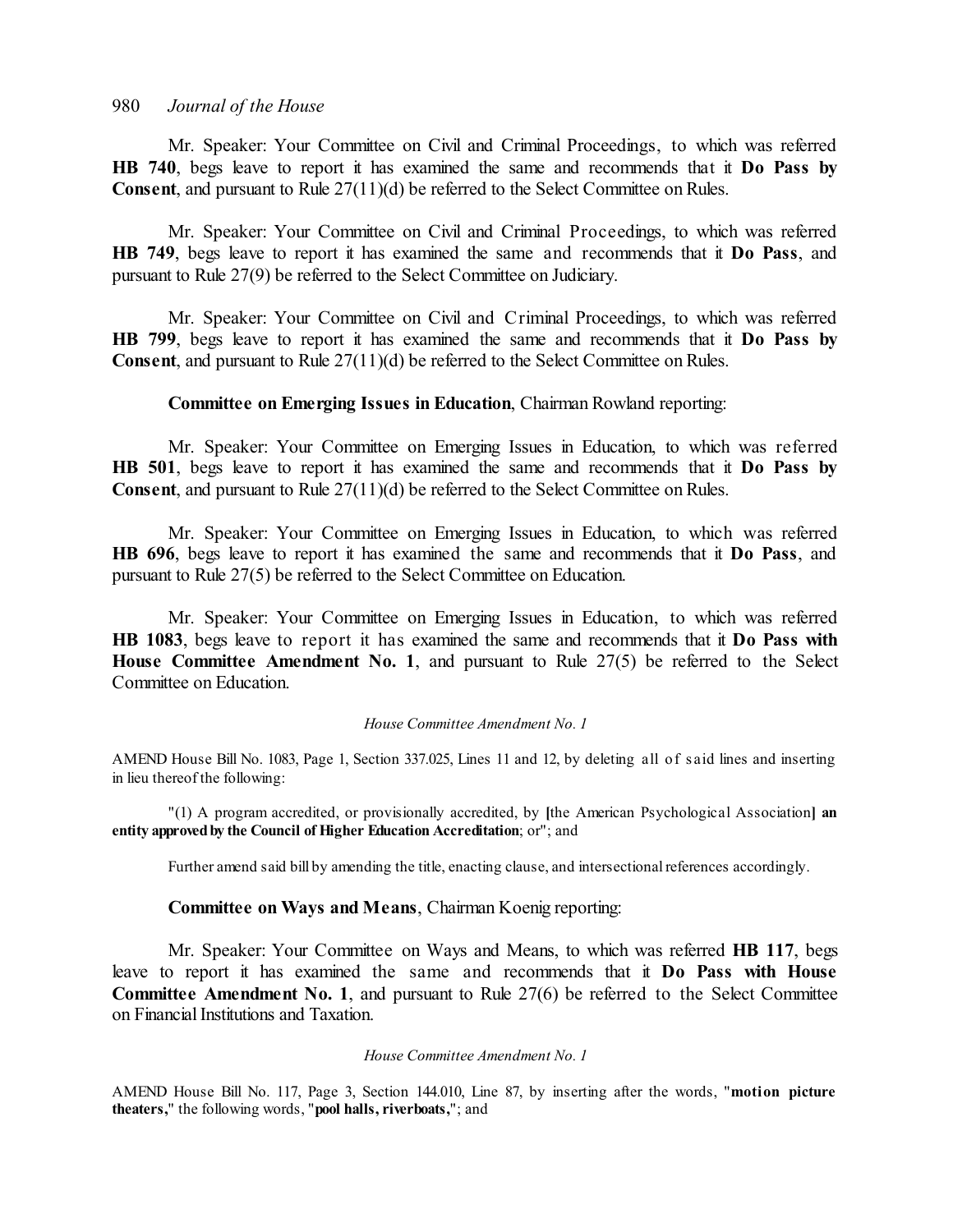Further amend said bill, Page 6, Section 144.018, Line 28, by inserting after the words, "**motion picture theaters,**" the following words, "**pool halls, riverboats,**"; and

Further amend said bill, Page 7, Section 144.020, Line 20, by ins erting after the words, "**motion picture theaters,**" the following words, "**pool halls, riverboats,**"; and

Further amend said bill by amending the title, enacting clause, and intersectional references accordingly.

Mr. Speaker: Your Committee on Ways and Means, to which was referred **HB 321**, begs leave to report it has examined the same and recommends that it **Do Pass with House Committee Amendment No. 1**, and pursuant to Rule 27(6) be referred to the Select Committee on Financial Institutions and Taxation.

#### *House Committee Amendment No. 1*

AMEND House Bill No. 321, Page 3, Section 143.451, Lines 66-67, by deleting all of said lines and inserting in lieu thereof the following:

"c. In the case of sale of a service, if and to the extent the ultimate beneficiary of the service is located in this state and shall not be in this state if the ultimate beneficiary of the service rendered by the taxpayer of **the taxpayer's designee is locatedoutside this state; and**"; and

Further amend said bill, Page 8, Section 143.451, Line 237, by inserting after all ofsaid line the following:

"**10. The provisions of this s ection do not impact any other apportionment election available to a taxpayer under Missouri statutes.**"; and

Further amend said bill by amending the title, enacting clause, and intersectional references accordingly.

Mr. Speaker: Your Committee on Ways and Means, to which was referred **HB 841**, begs leave to report it has examined the same and recommends that it **Do Pass**, and pursuant to Rule 27(6) be referred to the Select Committee on Financial Institutions and Taxation.

**Select Committee on Financial Institutions and Taxation**, Chairman Dugger reporting:

Mr. Speaker: Your Select Committee on Financial Institutions and Taxation, to which was referred **HB 268, with House Committee Amendment No. 1**, begs leave to report it has examined the same and recommends that it **Do Pass with House Committee Substitute**.

Mr. Speaker: Your Select Committee on Financial Institutions and Taxation, to which was referred **HB 636** and **HB 645**, begs leave to report it has examined the same and recommends that it **Do Pass with House Committee Substitute**.

Mr. Speaker: Your Select Committee on Financial Institutions and Taxation, to which was referred **HB 691**, begs leave to report it has examined the same and recommends that it **Do Pass**.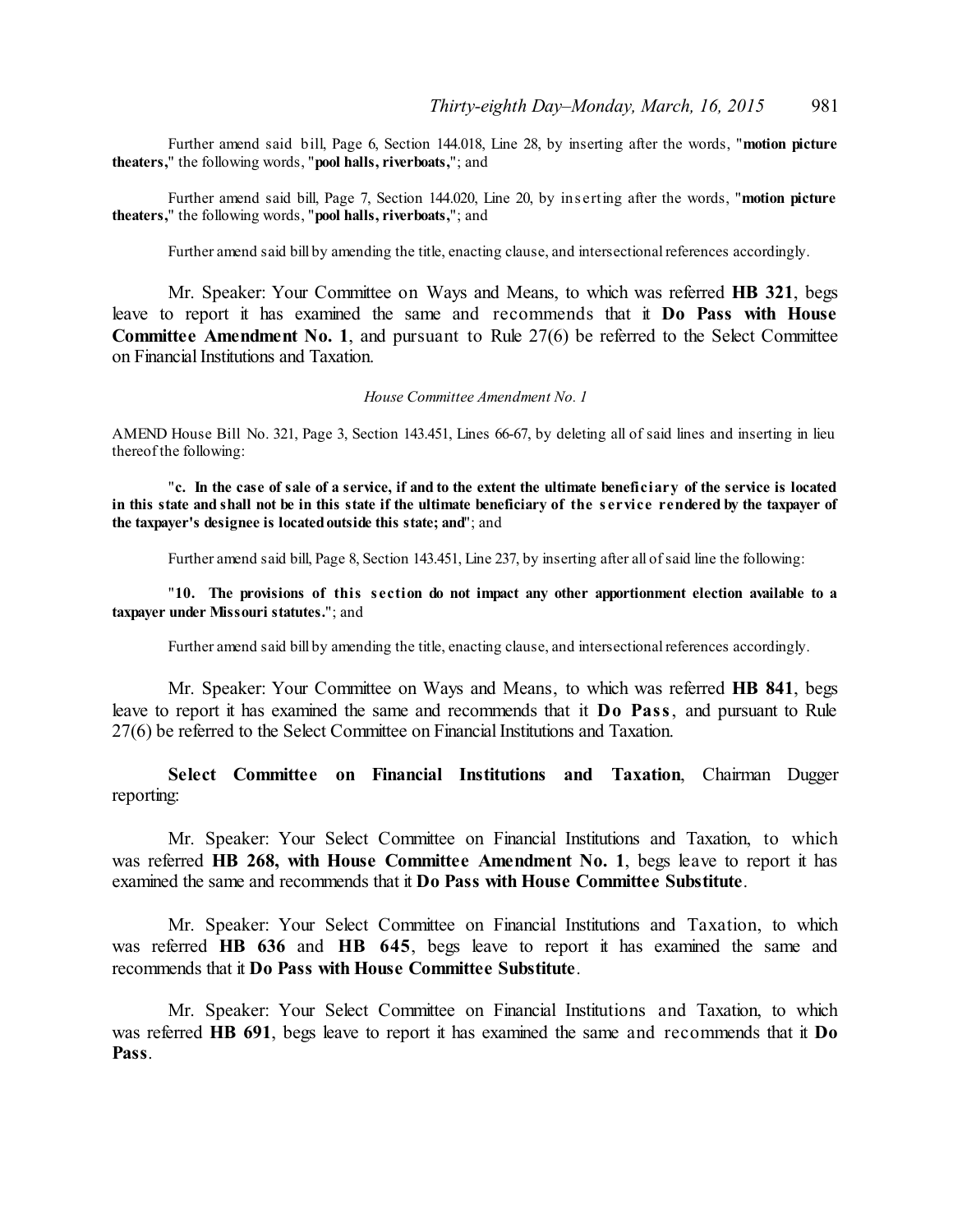Mr. Speaker: Your Select Committee on Financial Institutions and Taxation, to which was referred **HB 743**, begs leave to report it has examined the same and recommends that it **Do Pass**.

Mr. Speaker: Your Select Committee on Financial Institutions and Taxation, to which was referred **HB 752, with House Committee Amendment No. 1**, begs leave to report it has examined the same and recommends that it **Do Pass with House Committee Substitute**.

Mr. Speaker: Your Select Committee on Financial Institutions and Taxation, to which was referred **HB 838, with House Committee Amendment No. 1**, begs leave to report it has examined the same and recommends that it **Do Pass with House Committee Substitute**.

**Select Committee on Social Services**, Chairman Allen reporting:

Mr. Speaker: Your Select Committee on Social Services, to which was referred **HB 547**, begs leave to report it has examined the same and recommends that it **Do Pass with House Committee Substitute**.

Mr. Speaker: Your Select Committee on Social Services, to which was referred **HB 624**, begs leave to report it has examined the same and recommends that it **Do Pass with House Committee Substitute**.

Mr. Speaker: Your Select Committee on Social Services, to which was referred **HB 654**, begs leave to report it has examined the same and recommends that it **Do Pass with House Committee Substitute**.

Mr. Speaker: Your Select Committee on Social Services, to which was referred **HB 796**, begs leave to report it has examined the same and recommends that it **Do Pass with House Committee Substitute**.

**Select Committee on State and Local Governments**, Chairman Solon reporting:

Mr. Speaker: Your Select Committee on State and Local Governments, to which was referred **HB 324**, begs leave to report it has examined the same and recommends that it **Do Pass**.

Mr. Speaker: Your Select Committee on State and Local Governments, to which was referred **HB 339, with House Committee Amendment No. 1**, begs leave to report it has examined the same and recommends that it **Do Pass with House Committee Substitute**.

Mr. Speaker: Your Select Committee on State and Local Governments, to which was referred **HB 473**, begs leave to report it has examined the same and recommends that it **Do Pass**.

Mr. Speaker: Your Select Committee on State and Local Governments, to which was referred **HB 511, with House Committe e Amendment No. 1**, begs leave to report it has examined the same and recommends that it **Do Pass**.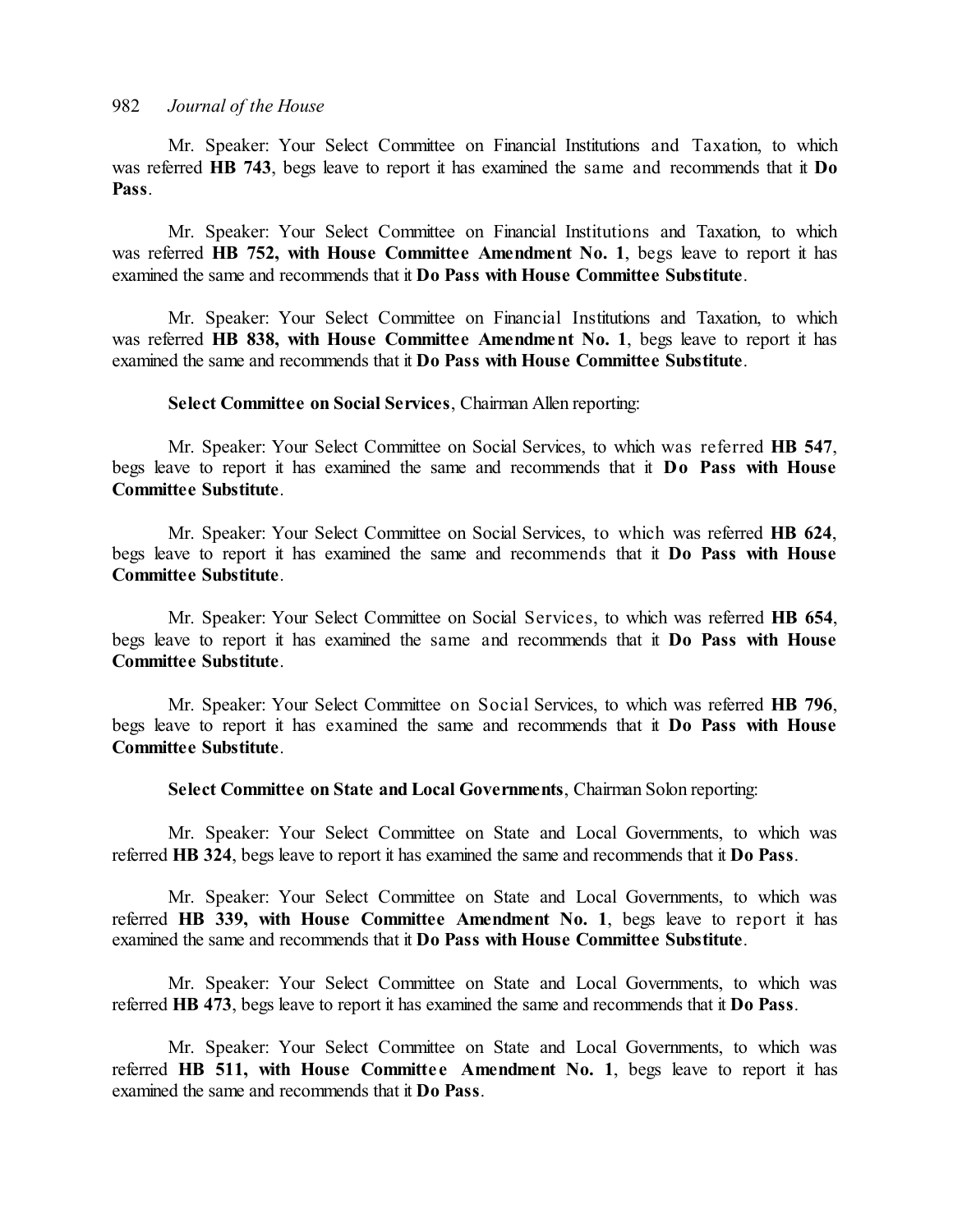Mr. Speaker: Your Select Committee on State and Local Governments, to which was referred **HB 523**, begs leave to report it has examined the same and recommends that it **Do Pass**.

Mr. Speaker: Your Select Committee on State and Local Governments, to which was referred **HB 639, with House Committee Amendment No. 1**, begs leave to report it has examined the same and recommends that it **Do Pass with House Committee Substitute**.

Mr. Speaker: Your Select Committee on State and Local Governments, to which was referred **HB 655**, begs leave to report it has examined the same and recommends that it **Do Pass with House Committee Substitute**.

Mr. Speaker: Your Select Committee on State and Local Governments, to which was referred **HB 706**, begs leave to report it has examined the same and recommends that it **Do Pass**.

Mr. Speaker: Your Select Committee on State and Local Governments, to which was referred **HB 864, with House Committee Amendment No. 1**, begs leave to report it has examined the same and recommends that it **Do Pass with House Committee Substitute**.

#### **INTRODUCTION OF HOUSE BILLS - APPROPRIATIONS**

The following House Bills were read the first time and copies ordered printed:

**HB 17**, introduced by Representative Flanigan, relating to capital improvements and other purposes designated for the period beginning July 1, 2015 and ending June 30, 2017.

**HB 18**, introduced by Representative Flanigan, relating to capital improvement projects involving the maintenance, repair, replacement, and improvement of state buildings and facilities designated for the period beginning July 1, 2015 and ending June 30, 2017.

#### **WITHDRAWAL OF HOUSE BILL**

March 11, 2015

AdamCrumbliss, Chief Clerk Missouri House of Representatives State Capitol, Room306C Jefferson City, MO 65101

RE: House Bill 871

Dear Mr. Crumbliss,

I hereby respectfully request that my **House Bill No. 871** be withdrawn.

Your attention to this matter is appreciated.

Sincerely,

/s/ Representative Margo McNeil District 69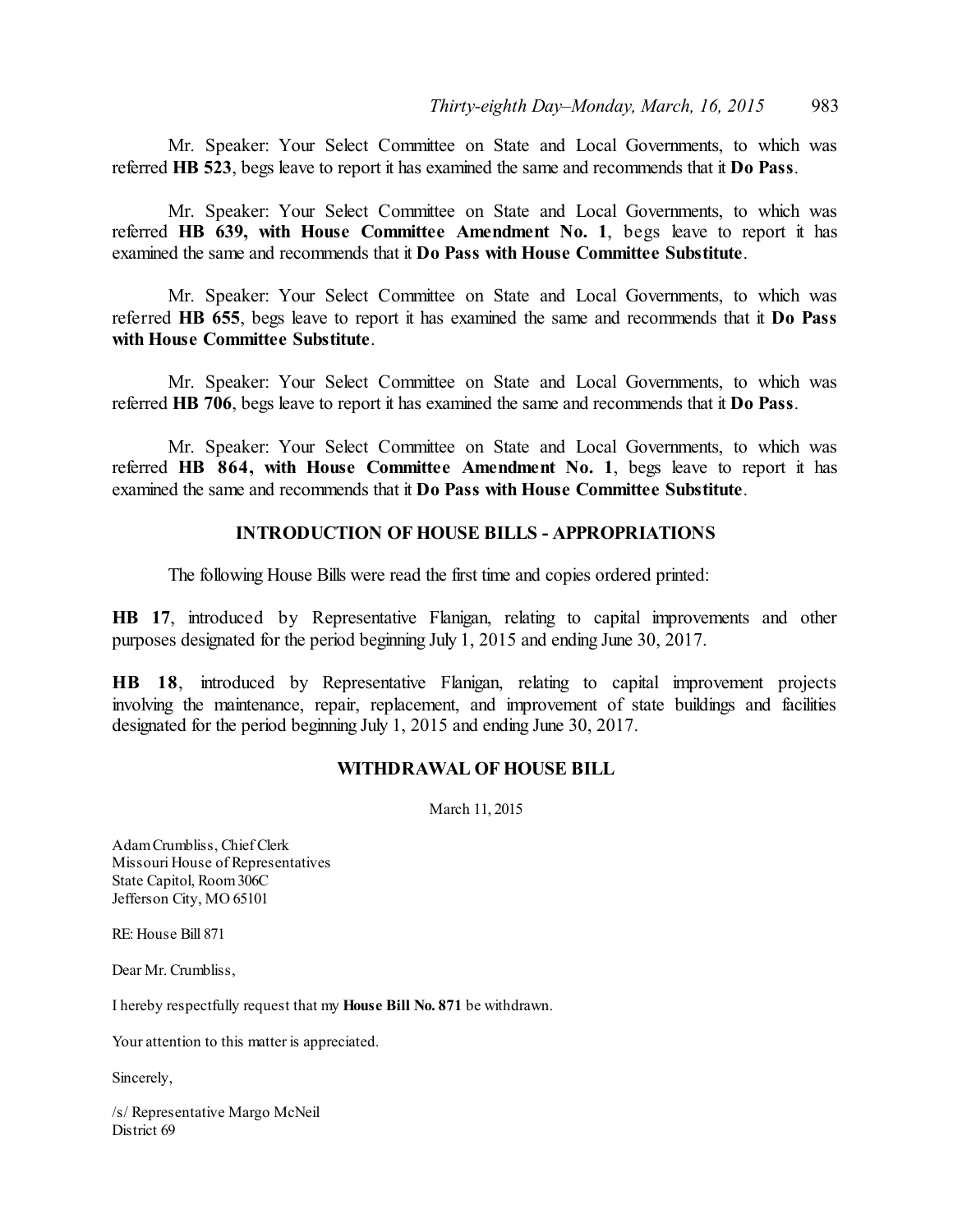#### **ADJOURNMENT**

On motion of Representative Richardson, the House adjourned until 10:00 a.m., Tuesday, March 17, 2015.

# **HOUSE JOURNAL CORRECTION AFFIDAVIT**

I, State Repres entative Judy Morgan, District 24, hereby state and affirm that my vote on the third reading and passage of House Committee Substitute for House Bill 2 was incorrectly recorded on Page 906 of the Journal of the House for thirty-fifth day, Thursday, March 12, 2015 as "Absent with Leave." Pursuant to House Rule 92, I ask that the Journal be corrected to note that I was in the Chamber, I did in fact vote, and my vote should have been recorded as "No."

IN WITNESS WHEREOF, I have hereunto subscribed my hand to this affidavit on this 16th day of March 2015.

/s/ Judy Morgan State Representative

FOR NOTARYUSE

State of Missouri (1)

County of Cole )

Subscribed and sworn to before me this 16th day of March in the year 2015.

 $)$ ss.

/s/ Leann M. Hager Notary Public

#### **COMMITTEE HEARINGS**

#### AGRICULTURE POLICY

Tuesday, March 17, 2015, 12:30 PM, House Hearing Room 6. Public hearing will be held: HB 1093, HB 1095, HB 826, HB 1184 Executive session may be held on any matter referred to the committee.

#### CHILDREN AND FAMILIES

Tuesday, March 17, 2015, noon or Upon Morning Recess, House Hearing Room 1. Public hearing will be held: HB 475, HB 713, HB 996, HB 787 Executive session will be held: HB 1045, HB 1047, HB 1131, HB 1149, HB 647 Executive session may be held on any matter referred to the committee. AMENDED

CIVIL AND CRIMINAL PROCEEDINGS Wednesday, March 18, 2015, 12:00 PM, House Hearing Room1. Public hearing will be held: HB 209, HB 292, HB 576, HB 607, HB 697, HB 1006 Executive session may be held on any matter referred to the committee. AMENDED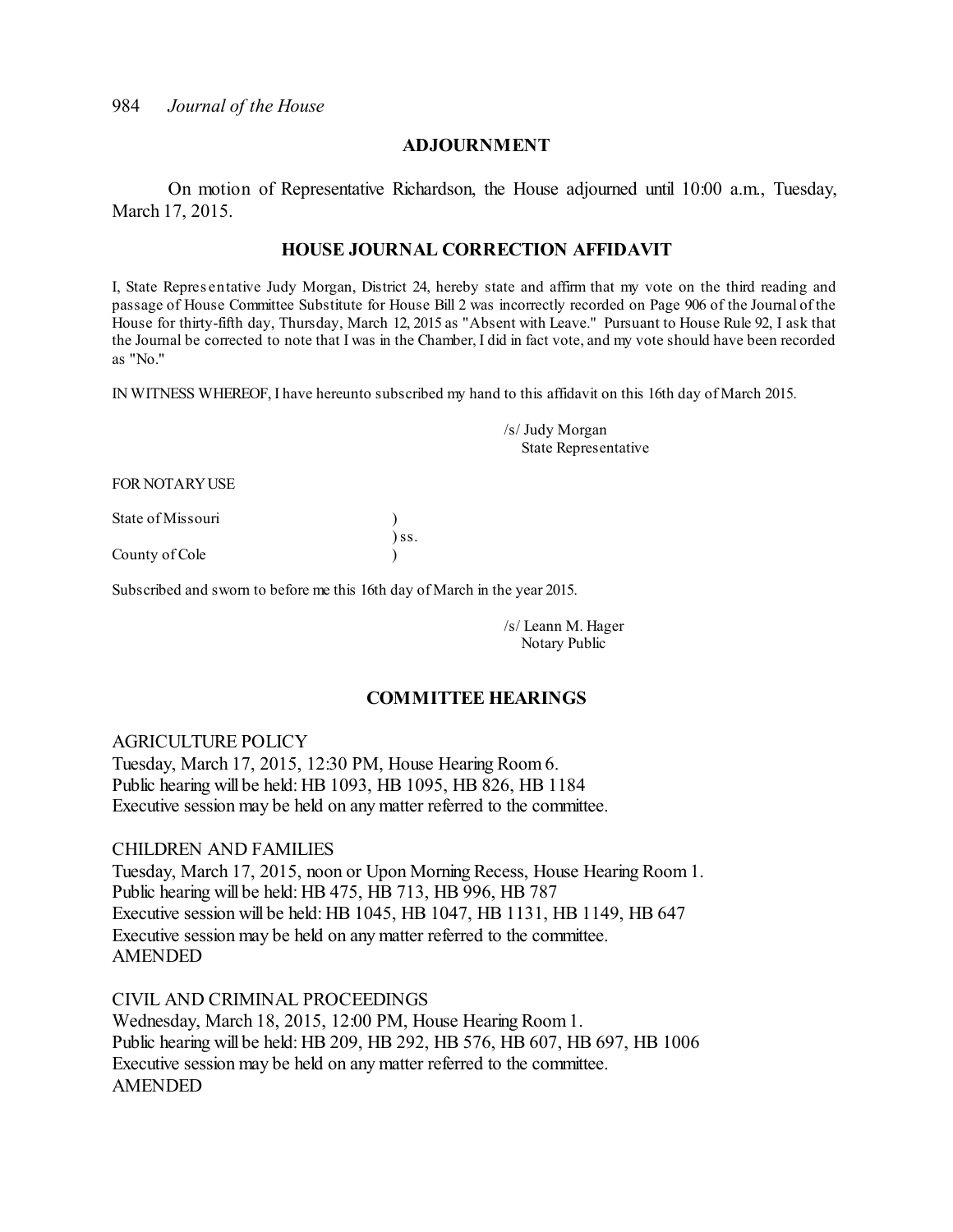**CORRECTIONS** Wednesday, March 18, 2015, 8:00 AM, House Hearing Room5. Public hearing will be held: HB 344 Executive session will be held: HB 356 Executive session may be held on any matter referred to the committee.

ECONOMIC DEVELOPMENT AND BUSINESS ATTRACTION AND RETENTION Wednesday, March 18, 2015, 8:00 AM, House Hearing Room3. Public hearing will be held: HB 568, HB 803, HB 1122, HB 1305, HB 1312 Executive session will be held: HB 520, HB 627, HB 892, HB 1070 Executive session may be held on any matter referred to the committee.

**ELECTIONS** 

Tuesday, March 17, 2015, 8:15 AM, House Hearing Room 5. Public hearing will be held: HB 362, HB 160, HB 1029 Executive session will be held: HB 67, HB 1039, HB 94 Executive session may be held on any matter referred to the committee.

EMERGING ISSUES IN EDUCATION Wednesday, March 18, 2015, 9:45 AM, House Hearing Room6. Executive session will be held: HB 1127 Executive session may be held on any matter referred to the committee.

EMPLOYMENT SECURITY Wednesday, March 18, 2015, 8:30 AM, House Hearing Room7. Public hearing will be held: HB 1193 Executive session may be held on any matter referred to the committee.

ENERGY AND THE ENVIRONMENT Tuesday, March 17, 2015, 8:00 AM, House Hearing Room 7. Public hearing will be held: HB 481, HB 1005, HB 1102, HB 1001 Executive session will be held: HB 481, HB 923, HB 1084, HB 1001 Executive session may be held on any matter referred to the committee. AMENDED

FISCAL REVIEW Tuesday, March 17, 2015, 9:30 AM, South Gallery. Executive session may be held on any matter referred to the committee.

FISCAL REVIEW Wednesday, March 18, 2015, 9:30 AM, South Gallery. Executive session may be held on any matter referred to the committee.

FISCAL REVIEW Thursday, March 19, 2015, 9:30 AM, South Gallery. Executive session may be held on any matter referred to the committee.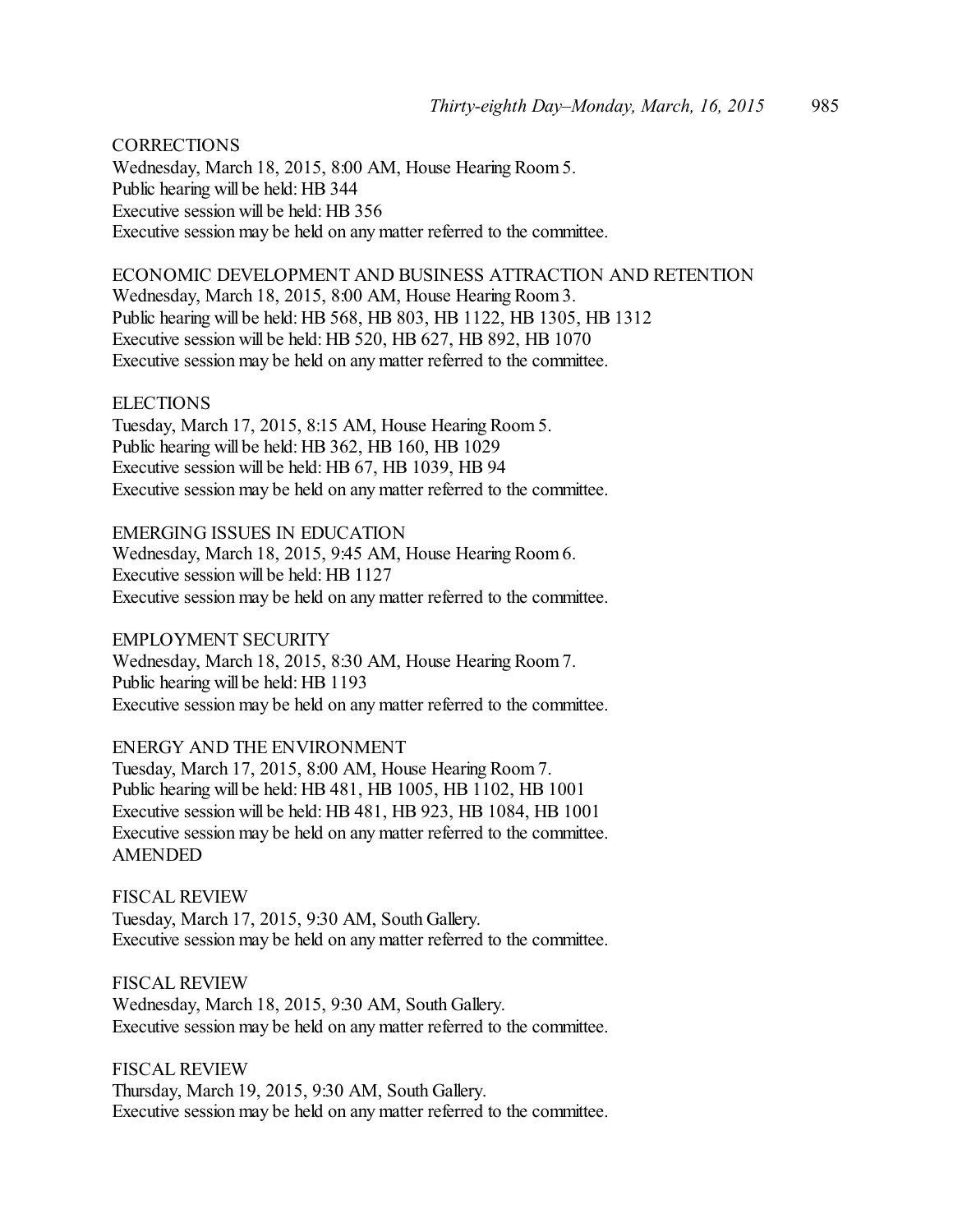#### HEALTH AND MENTAL HEALTH POLICY

Wednesday, March 18, 2015, Upon Conclusion of Morning Session, House Hearing Room 6. Public hearing will be held: HB 867, HB 720 Executive session may be held on any matter referred to the committee. **CORRECTED** 

#### HEALTH INSURANCE

Wednesday, March 18, 2015, 8:00 AM, House Hearing Room4. Public hearing will be held: HB 1081, HB 816 Executive session will be held: HB 198, HB 780, HB 527 Executive session may be held on any matter referred to the committee.

#### HIGHER EDUCATION

Tuesday, March 17, 2015, 8:00 AM, House Hearing Room 6. Public hearing will be held: HB 82, HB 408, HB 436 Executive session will be held: HB 464, HB 982 Executive session may be held on any matter referred to the committee.

#### LOCAL GOVERNMENT

Tuesday, March 17, 2015, 12:30 PM, House Hearing Room 5. Public hearing will be held: HB 1057, HB 1075, HB 1109, HB 1154 Executive session may be held on any matter referred to the committee.

#### **PENSIONS**

Tuesday, March 17, 2015, 8:30 AM, House Hearing Room 4. Public hearing will be held: HB 484, HB 1087, HB 1134, HB 1085, HB 1086 Executive session will be held: HB 630, HB 940 Executive session may be held on any matter referred to the committee. **CORRECTED** 

#### PROFESSIONAL REGISTRATION AND LICENSING

Tuesday, March 17, 2015, 12:30 PM or Upon Conclusion of Morning Session, whichever is later, House Hearing Room4. Public hearing will be held: HB 459, HB 521, HB 866, HB 896, HB 897 Executive session will be held: HB 683 Executive session may be held on any matter referred to the committee.

#### SELECT COMMITTEE ON BUDGET

Thursday, March 19, 2015, 8:15 AM, House Hearing Room 3. Public hearing will be held: HB 760 Executive session may be held on any matter referred to the committee.

## SELECT COMMITTEE ON COMMERCE

Tuesday, March 17, 2015, Upon Conclusion of Afternoon Session, House Hearing Room 7. Executive session will be held: SS SCS SB 149 Executive session may be held on any matter referred to the committee.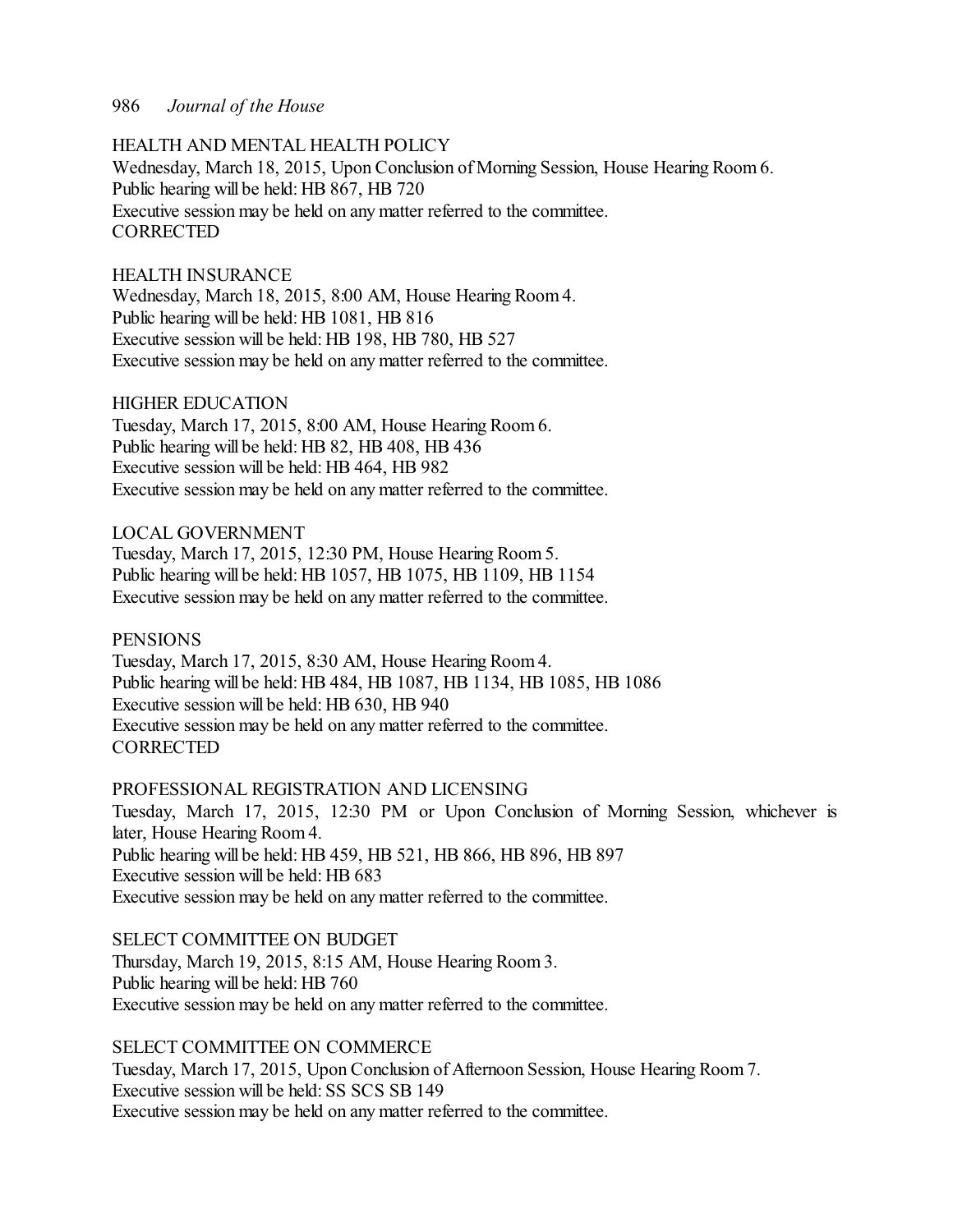# SELECT COMMITTEE ON JUDICIARY

Wednesday, March 18, 2015, 5:00 PM, House Hearing Room 1. Executive session will be held: HB 258, HB 807 Executive session may be held on any matter referred to the committee.

#### SELECT COMMITTEE ON SOCIAL SERVICES

Tuesday, March 17, 2015, 2:00 PM, South Gallery. Executive session will be held: HB 319, HB 684, HB 712 Executive session may be held on any matter referred to the committee. **CORRECTED** 

#### SMALL BUSINESS

Wednesday, March 18, 2015, 12:30 PM or 30 minutes Following Morning Recess, House Hearing Room 7. Public hearing will be held: HB 1158 Executive session will be held: HB 165, HB 682 Executive session may be held on any matter referred to the committee.

# SPECIAL COMMITTEE ON URBAN ISSUES

Wednesday, March 18, 2015, Upon Conclusion of Morning Session, House Hearing Room 3. Executive session may be held on any matter referred to the committee. Informational hearing with Department of Public Safety officials to discuss the Department of Justice report.

#### TRADE AND TOURISM

Wednesday, March 18, 2015, 8:00 AM, House Hearing Room1. Public hearing will be held: HB 1076, HB 1119, HB 1116, HB 1125 Executive session may be held on any matter referred to the committee. AMENDED

TRANSPORTATION

Tuesday, March 17, 2015, 12:30 PM, House Hearing Room 7. Public hearing will be held: HB 278, HB 694, HB 1091 Executive session will be held: HB 134, HB 164, HB 338, HB 536, HB 810, HB 869, HB 1002 Executive session may be held on any matter referred to the committee.

UTILITY INFRASTRUCTURE Wednesday, March 18, 2015, 5:00 PM, House Hearing Room 6. Public hearing will be held: HB 728, HB 956 Executive session may be held on any matter referred to the committee.

#### VETERANS

Tuesday, March 17, 2015, 8:00 AM, House Hearing Room 1. Public hearing will be held: HJR 44, HR 910 Executive session will be held: HJR 44, HR 910 Executive session may be held on any matter referred to the committee.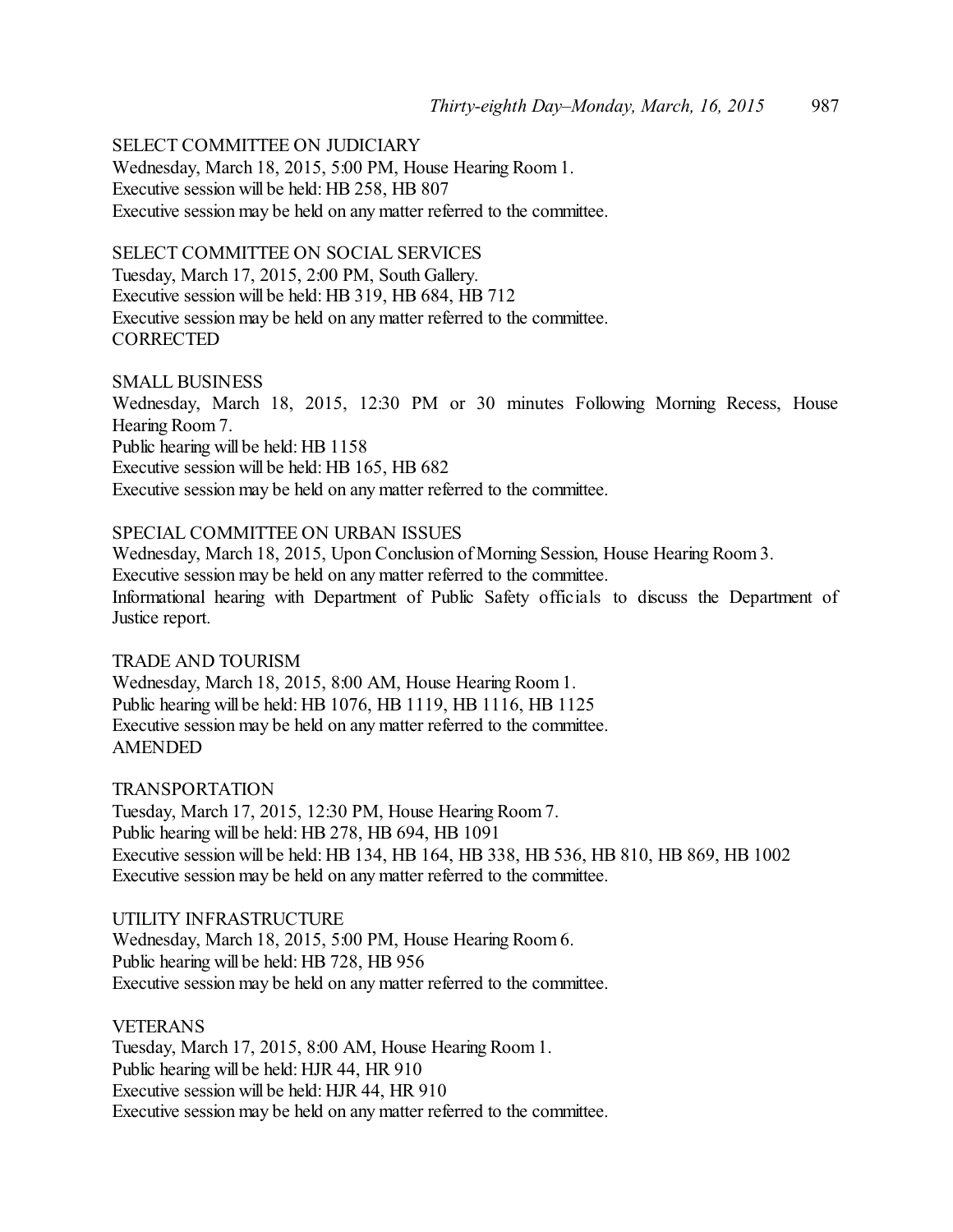WAYS AND MEANS Tuesday, March 17, 2015, 5:00 PM, House Hearing Room 1. Public hearing will be held: HB 275, HB 411, HB 664, HB 1067, SS SCS SB 15 Executive session will be held: HB 101, HB 1060, HJR 9 Executive session may be held on any matter referred to the committee.

# WORKFORCE STANDARDS AND DEVELOPMENT

Tuesday, March 17, 2015, Upon Conclusion of Afternoon Session or 4:00 PM, whichever is later, South Gallery. Executive session will be held: HB 1019 Executive session may be held on any matter referred to the committee.

#### **HOUSE CALENDAR**

#### THIRTY-NINTH DAY, TUESDAY, MARCH 17, 2015

## **HOUSE BILLS FOR SECOND READING - APPROPRIATIONS**

HB 17 and HB 18

#### **HOUSE JOINT RESOLUTIONS FOR PERFECTION**

HCS HJR 34 - Burlison

#### **HOUSE BILLS FOR PERFECTION**

HCS HB 138 - Reiboldt HCS HB 587 - Dugger HCS HB 181 - Haahr HCS HB 497 - Austin HCS HB 325 - McCaherty HCS HB 132 - Brattin HCS HB 299 - Hoskins HB 410 - Kelley HCS HB 478 - Fitzwater (144) HCS HB 203 - Curtman HB 430, HCA 1 - Curtman HB 589, HCA 1 - Hough HCS HB 33 - Walker HCS HB 95 - Miller HCS HB 119 - Lichtenegger HB 152 - Haahr HB 276 - Cornejo HB 341 - Dugger HB 440 - Koenig HB 502 - Kelley HCS HBs 517 & 754 - Higdon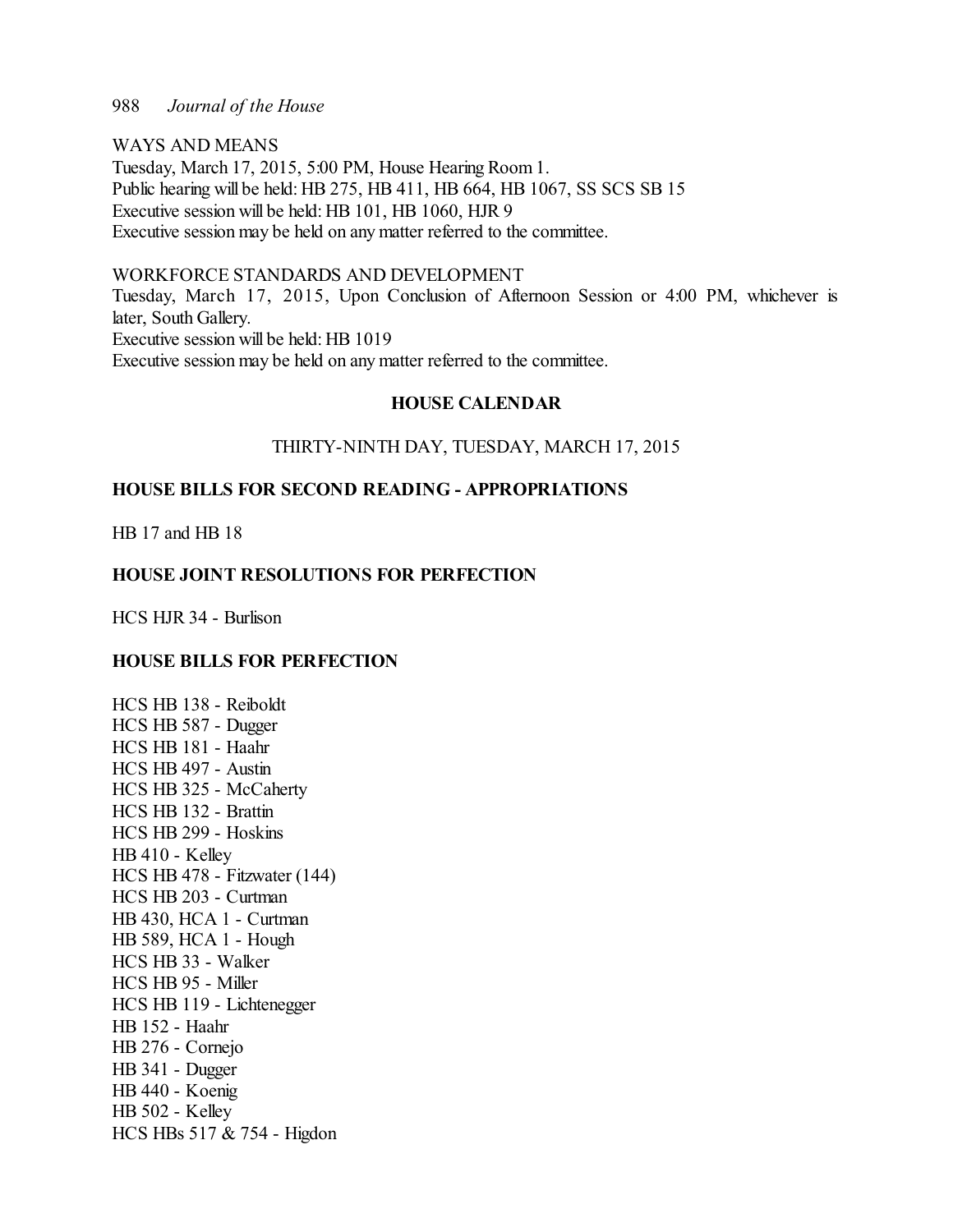HB 531 - Solon HB 556, HCA 1 - Wood HCS HBs 578, 574, & 584 - Swan HCS HB 635 - Burlison HCS HB 722 - Shaul HCS HB 104 - Haahr HCS HB 766 - Jones HB 985 - Haefner

#### **HOUSE BILLS FOR PERFECTION - CONSENT**

(03/10/2015)

HB 108 - McCaherty HB 133 - Rowland HB 650 - Cornejo HB 778 - Ruth HB 861 - Fitzwater (49)

(03/17/2015)

HB 34 - Walker HB 326 - Leara HB 515 - Leara HB 522 - Cookson HB 629 - Leara HB 686 - Hinson HB 775 - Fitzwater (144) HB 859 - Dunn HB 873 - Johnson HB 874 - Remole

## **HOUSE BILLS FOR THIRD READING**

HB 582 - Curtis HCS HB 513, (Fiscal Review 3/4/15) - McCaherty

#### **HOUSE BILLS FOR THIRD READING - CONSENT**

HB 269 - Miller HB 758 - Rowland HB 403 - Phillips HB 401 - Fraker